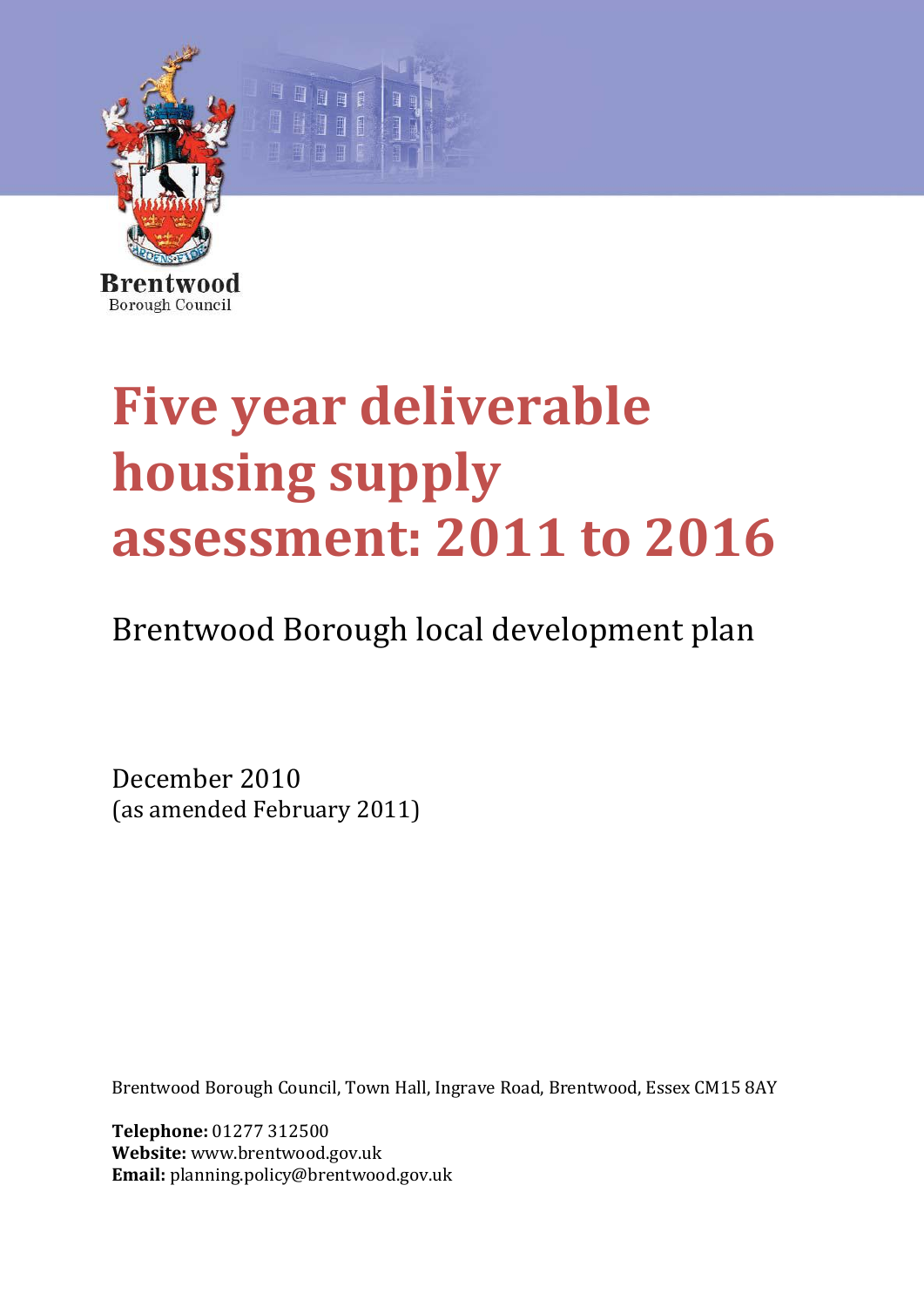# **Contents**

| 1. |  |
|----|--|
|    |  |
|    |  |
| 2  |  |
|    |  |
|    |  |
|    |  |
|    |  |
| 3  |  |
| 4  |  |
|    |  |
|    |  |
|    |  |
|    |  |
| 5  |  |
|    |  |

# **List of Tables and Charts**

| Table 3: Summary of five year deliverable housing supply – 1 April 2011 to 31 March 201610 |  |
|--------------------------------------------------------------------------------------------|--|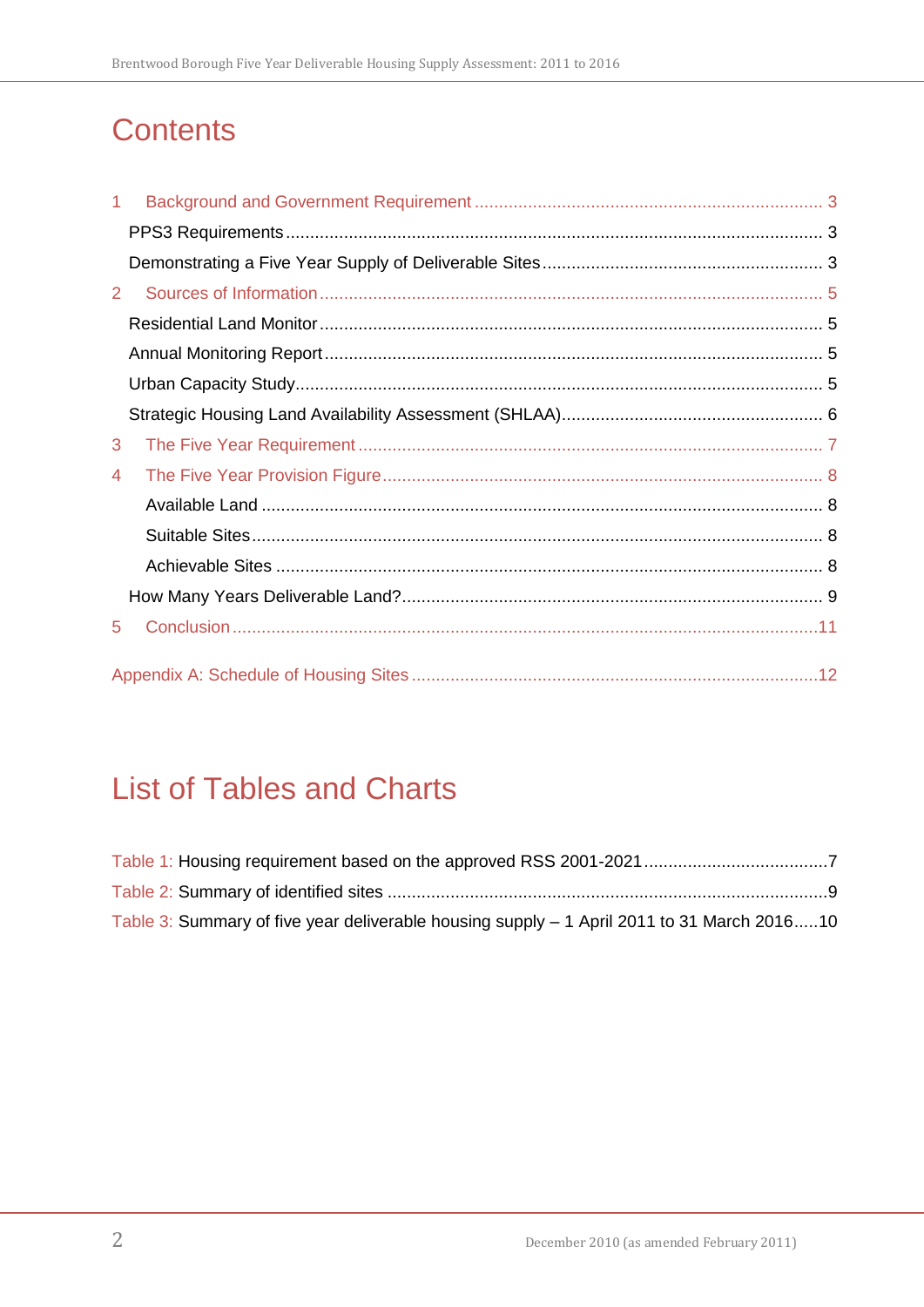# <span id="page-2-0"></span>1 Background and Government Requirement

#### PPS3 Requirements

- <span id="page-2-1"></span>1.1 Planning Policy Statement 3 (PPS3): Housing was published in November 2006 and sets out the Government's new and more responsive approach to land supply at the local level. There is a new focus on addressing affordability by increasing housing supply and driving up delivery. A top priority for Government is to ensure that land availability is not a constraint on the delivery of more homes.
- 1.2 PPS3 requires Local Planning Authorities to identify sufficient, specific, deliverable sites to deliver housing over the first five years of the relevant Local Development Document (paragraph 54). Prior to adopting Local Development Documents, the Council must demonstrate an up to date five year supply of deliverable housing. Where authorities cannot demonstrate a five year supply, PPS3 states that they should consider favourably planning applications for housing having regard to the policies contained in PPS3 (paragraph 71).
- 1.3 From 1st April 2007 Local Planning Authorities are required by Government to assess and demonstrate the extent to which existing plans already fulfil the requirement set out in PPS3 to identify and maintain a rolling five year supply of deliverable land for housing (paragraphs 7, 8 and 68-74).
- 1.4 In determining the five year housing land supply, PPS3 states that unless the local planning authority can provide robust evidence of genuine local circumstances that prevent sites being specified, no allowance for windfalls should be included within the supply.

## Demonstrating a Five Year Supply of Deliverable Sites

- <span id="page-2-2"></span>1.5 The Department for Communities and Local Government (DCLG) have produced guidance on how to assess a five year supply. The guidance sets out three main stages to consider when assessing supply, as follows:
	- 1. Identify the housing provision to be delivered over the following five years;
	- 2. Identify sites that have potential to deliver housing over the five year period, including:
		- a. Housing allocations in the Development Plan,
		- b. Sites that have planning permission (outline or full planning permission that have not been implemented),
		- c. Specific, unallocated brownfield sites that have the potential to make a significant contribution to housing delivery during the five year period; and,
	- 3. Assess deliverability of potential sites in terms of paragraph 54 of PPS3.
- 1.6 This paper sets out an assessment of whether or not there is a five year supply of deliverable housing land within Brentwood Borough. This is the second such paper to be published, following that at April 2009. This paper sets out the position at April 2010 over the five year period from 2011/12 – 2015/16
- 1.7 Specific sites are identified that the Council considers likely to contribute to the delivery of five years housing provision. Included are sites already under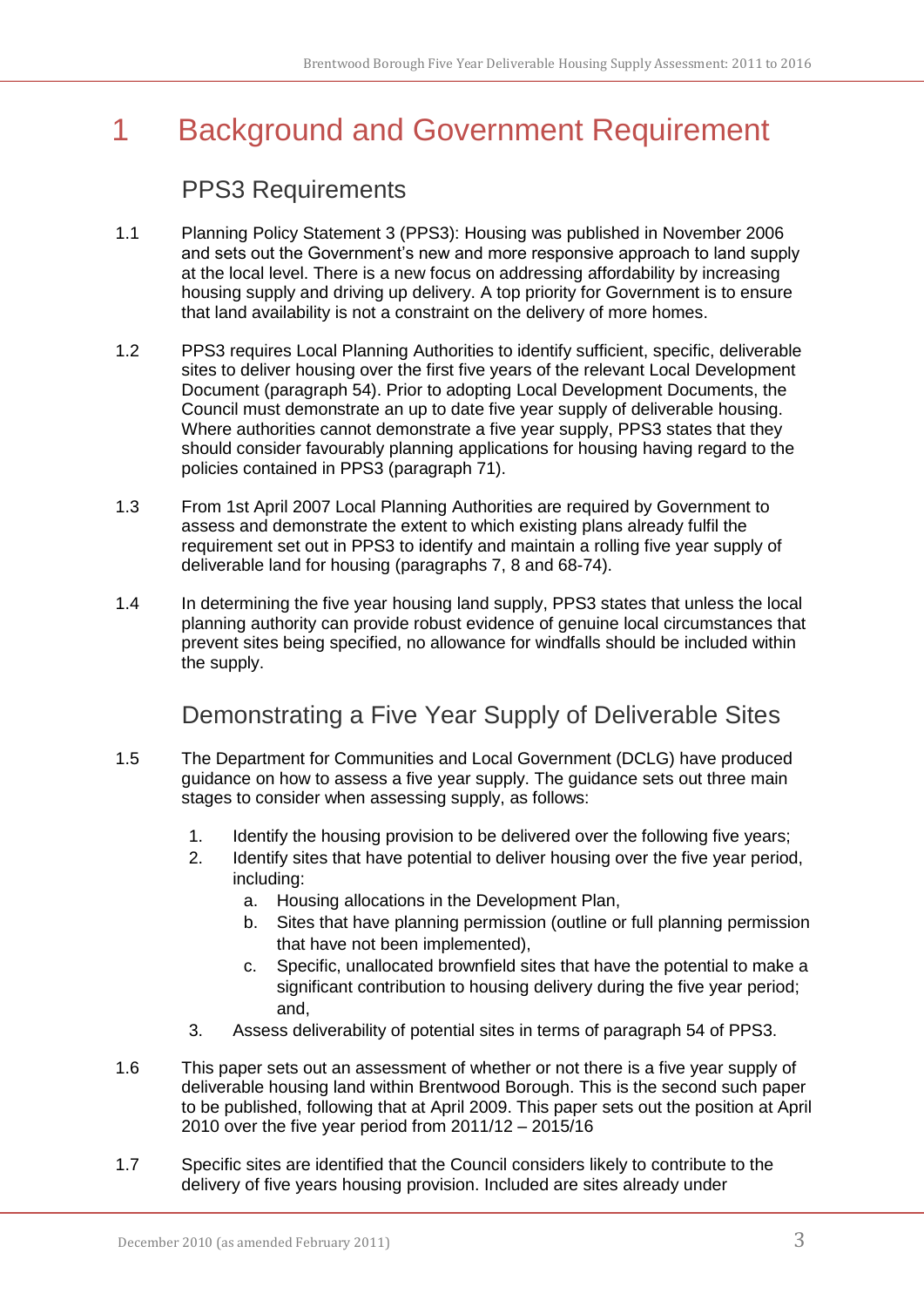construction but not yet complete, those with planning permission but where building work has yet to commence; sites allocated in the Replacement Local Plan; and sites that have potential to come forward within the next five years where there is a realistic expectation that development will take place, as identified in the Council's Urban Capacity Study.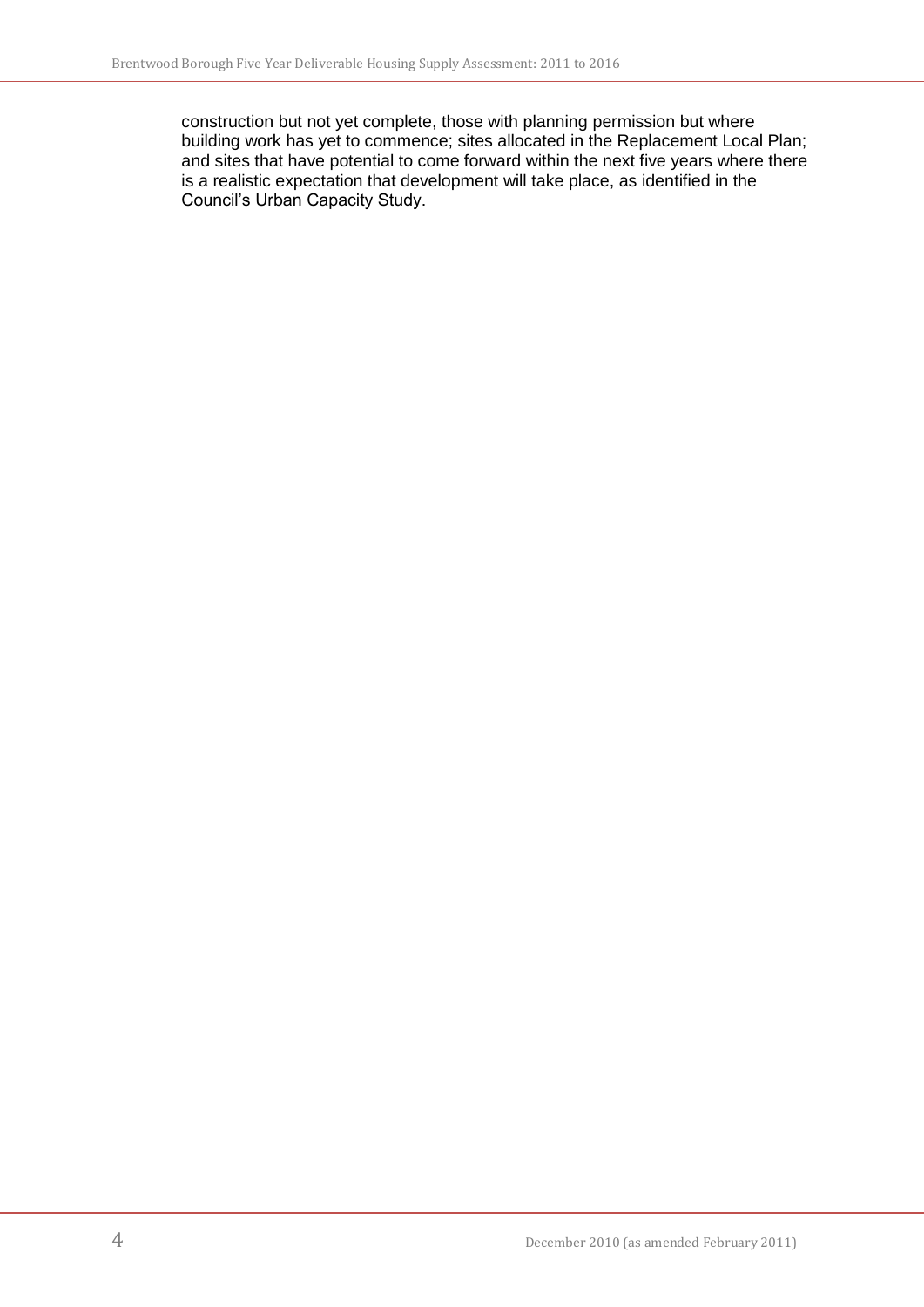## <span id="page-4-0"></span>2 Sources of Information

## Residential Land Monitor

- <span id="page-4-1"></span>2.1 The Residential Land Monitor is carried out annually on behalf of the Council by Essex County Council as part of a Service Level Agreement (SLA) to monitor and review planning permissions within the Borough.
- 2.2 Detailed information provided within the study is required for the purposes of the Annual Monitoring Report (AMR) (see PPG12 paragraphs 2.17-2.23). Information includes all planning applications made within the monitoring year for residential development and lists any residential unit gain or loss. Sites fully completed within the year are removed leaving only those sites which have not started or are under construction for the next monitoring year.

#### Annual Monitoring Report

- <span id="page-4-2"></span>2.3 The Planning and Compulsory Purchase Act 2004 (The Act) requires every local planning authority to produce an annual report containing information on the monitoring of the current local development plan. AMRs must be submitted to the Secretary of State by the end of the calendar year. By monitoring local development plan policies the Council is able to assess whether housing delivery objectives are being met in line with policy targets.
- 2.4 The Council's sixth AMR was produced for the years 2009/10 in December 2010. The housing section of the report sets out large residential sites completed, those with unimplemented or uncompleted planning permissions, and those with potential as identified in the Urban Capacity Study. The appendices of the AMR show housing trajectories for these sites for the period 2001-2024.
- 2.5 Monitoring new housing delivery is a key core output indicator. Housing trajectories found in the Council's AMR documents have been used in producing this five year housing land supply assessment.

## Urban Capacity Study

- <span id="page-4-3"></span>2.6 The previous Planning Policy Guidance Note (PPG) 3 advised that all local authorities should undertake urban capacity studies, which would consider various options in relation to the density of development, mix of house types etc. The Urban Capacity Study is a tool in the Governments 'Plan, Monitor Manage' approach to guide and speed up future housing delivery.
- 2.7 The Brentwood Urban Capacity Study was undertaken in June 2002 (and subsequently updated annually) and assesses the total housing potential of the Borough in order to achieve greater efficiency in the use of Previously Developed Land (PDL) and buildings, and minimise the need for development on greenfield land.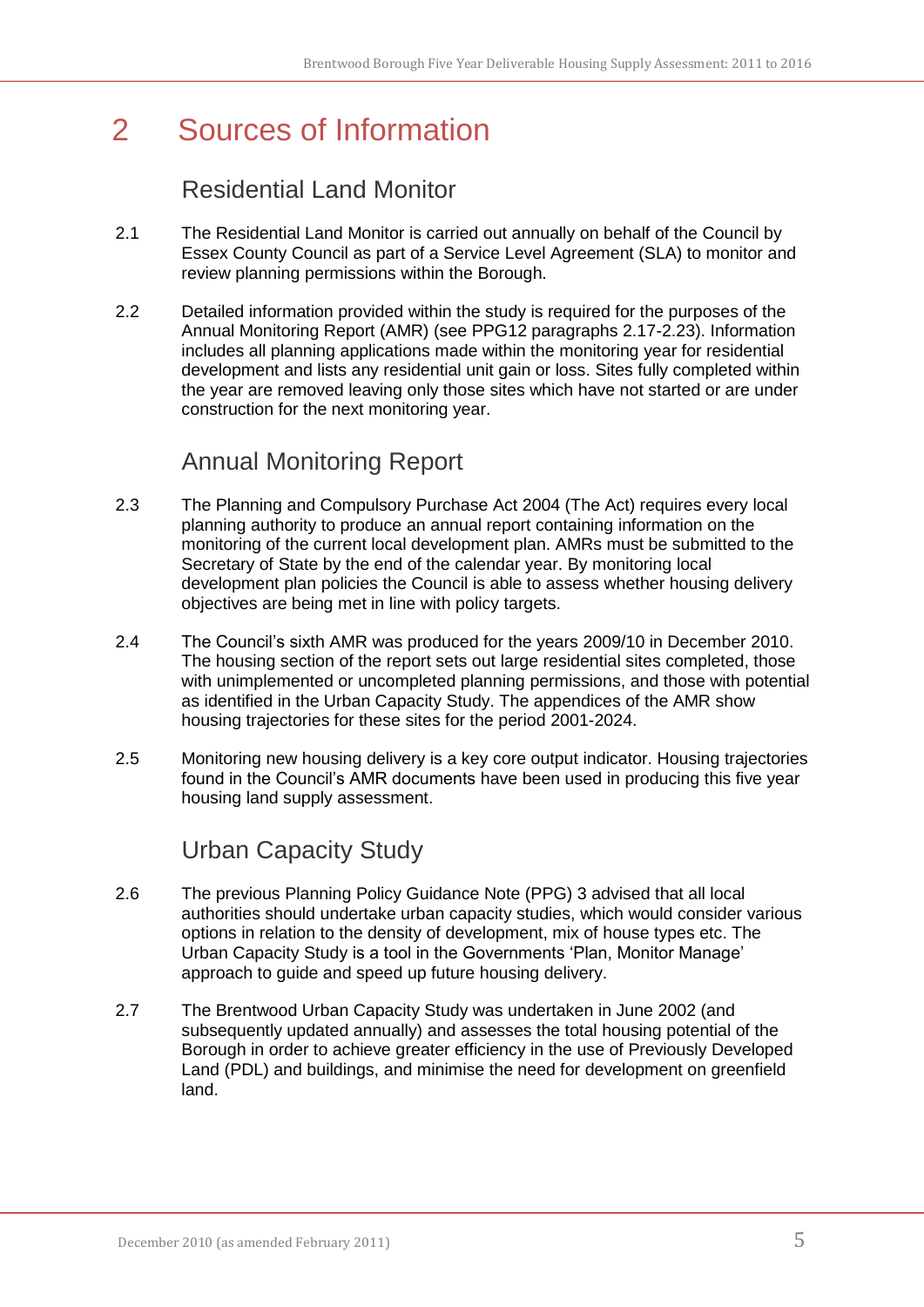## Strategic Housing Land Availability Assessment (SHLAA)

- <span id="page-5-0"></span>2.8 Strategic Housing Land Availability Assessments (SHLAAs) are a requirement set out in PPS3 (Annex C), and are designed to supersede the Urban Capacity Study. According to DCLG practice guidance the primary role of the SHLAA is to:
	- Identify sites with potential for housing;
	- Assess their housing potential; and
	- Assess when they are likely to be developed.
- 2.9 The SHLAA should aim to identify sufficient specific sites for at least the first 10 years of a plan (minimum), from the anticipated date of its adoption, and ideally for longer than the whole 15 year plan period. Such an assessment is an important evidence source to inform plan-making, but does not in itself determine whether a site should be allocated for housing development. The assessment should not be a one-off study but updated regularly and form an integral part of the AMR process, although a comprehensive first assessment would need to form the basis.
- 2.10 The Council is currently in the process of completing its first SHLAA, which is due to be completed in early 2011.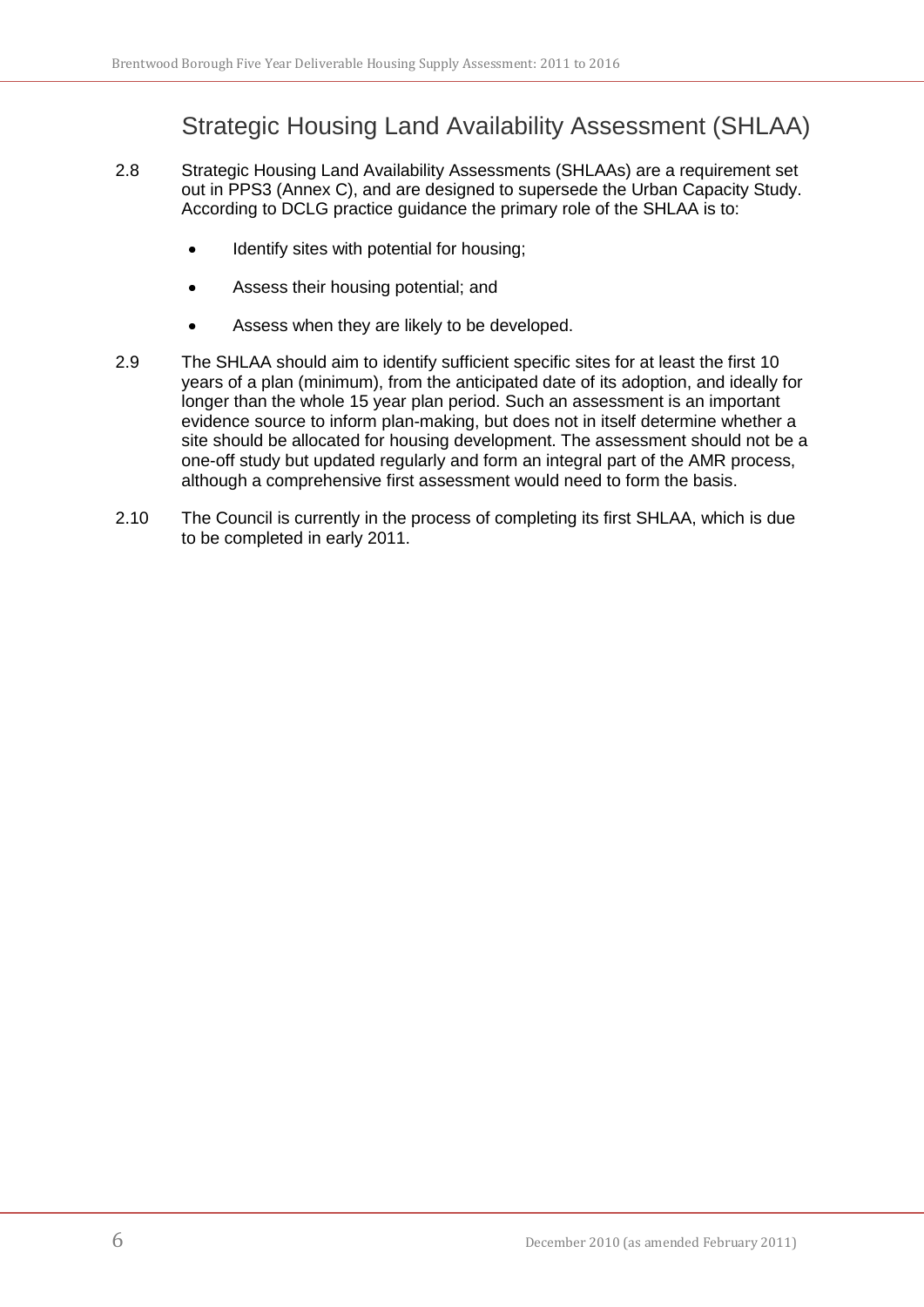## <span id="page-6-0"></span>3 The Five Year Requirement

- 3.1 On 6 July 2010 the Secretary of State for the Department of Communities and Local Government, announced he was revoking Regional Spatial Strategies (RSS). Following a legal challenge on 10 November 2010, the High Court ruled the Secretary of State's action to be unlawful. The effect of the ruling is to reinstate, for the time being and at the time of writing, the East of England Plan as part of the development plan for the purposes of Section 38(6) of the Planning and Compulsory Purchase Act 2004. The Government still intends to abolish RSSs, however, and has stated that this intention is a material consideration.
- 3.2 If the Government takes forward its intention to abolish RSSs and plans to return decision making powers on housing and planning to local councils, the Council will need to determine the appropriate level of growth in housing numbers that should be provided in the Borough over the local development plan period. This decision will be based on robust evidence and public consultation.
- 3.3 In the absence of any alternative agreed figures this assessment continues to use RSS targets as a basis for housing supply forecasts.
- 3.4 The five year housing requirement is based on the housing provision figure set out in the RSS, the East of England Plan, approved by the Secretary of State in May 2008. The Approved RSS provides for a minimum of 3,500 dwellings (net) to be built between 2001 and 2021, an average of 175 dwellings per year.
- 3.5 Table 1 sets out the housing provision figures as set out in the RSS (2001-2021) and completions to date.
- 3.6 By April 2010, a total of 1,795 dwellings were completed within the Borough. This leaves a residual of 1,705 for the remaining RSS period, thereby requiring a reduced annual average of 155 dwellings.

|                                         | <b>Number of Dwellings</b> | <b>Average Dwellings Per</b><br>Annum |
|-----------------------------------------|----------------------------|---------------------------------------|
| RSS Housing Provision 2001-2021         | 3,500                      | 175                                   |
| Net Completions 2001-2009               | 1,795                      | 200                                   |
| <b>Residual RSS Provision 2009-2021</b> | 1,705                      | 155                                   |

<span id="page-6-1"></span>**Table 1:** Housing requirement based on the approved RSS 2001-2021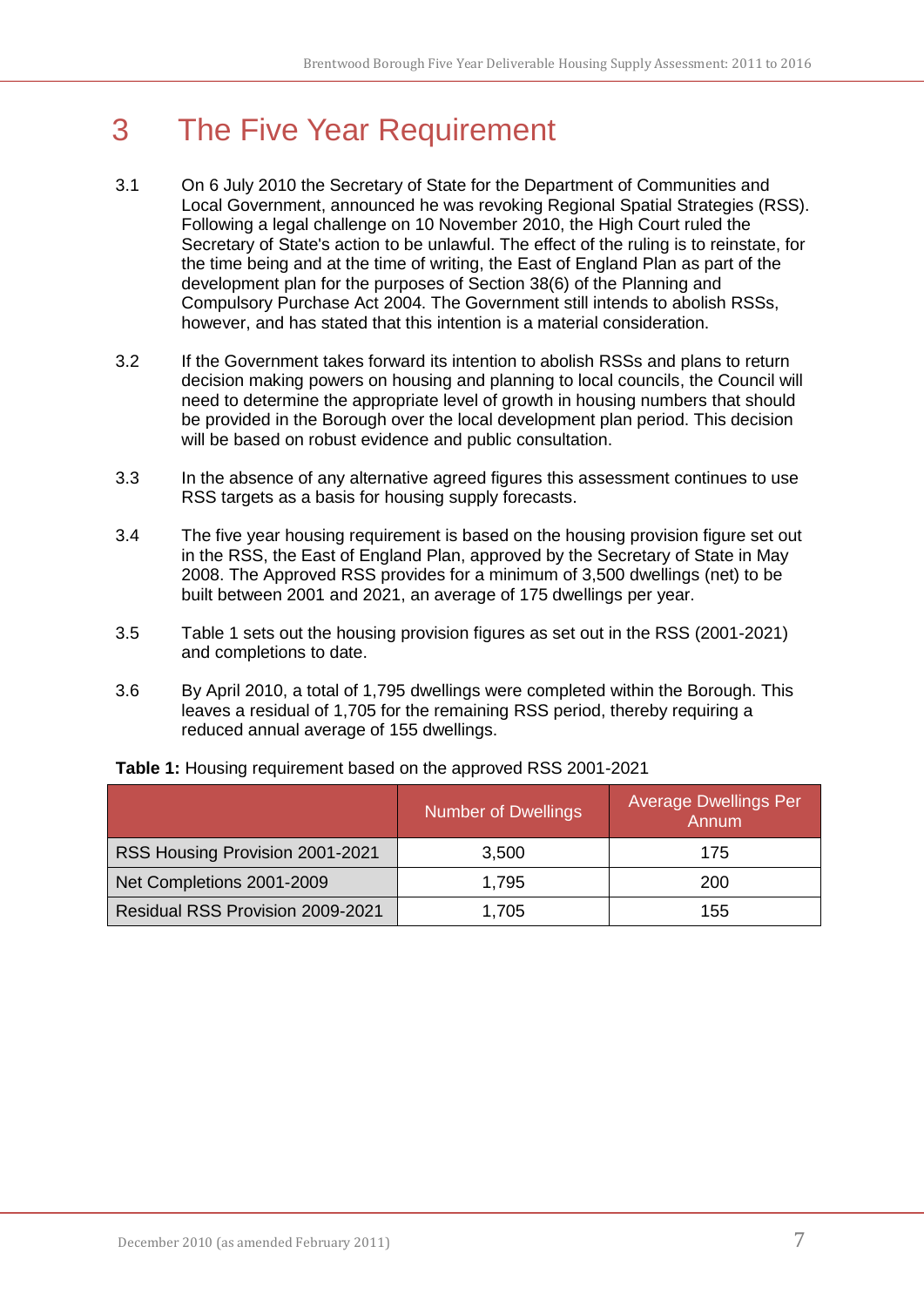## <span id="page-7-0"></span>4 The Five Year Provision Figure

- 4.1 According to advice published by DCLG in 'Demonstrating a five year supply of deliverable sites', in order to assess the deliverability of identified potential sites, PPS3 (paragraph 54) states three deliverability criteria that any deliverable site should meet:
	- Be available the site is available now;
	- Be suitable the site offers a suitable location for development now and  $\bullet$ would contribute to the creation of sustainable, mixed communities; and
	- Be achievable there is a reasonable prospect that housing will be  $\bullet$ delivered on the site within five years.
- 4.2 The Council's five year provision figure is based on the assessment of potential sites against these three deliverability criteria. The following sets out how different deliverable site circumstances apply to the criteria:

#### <span id="page-7-1"></span>**Available Land**

- Those sites under construction;
- Sites with a planning permission and/or Local Plan allocation; and
- Where a developer is in ownership of the site or there is known developer interest, or is marketed for sale.

#### <span id="page-7-2"></span>**Suitable Sites**

- Sites with Planning Permission and/or Local Plan allocation;
- Sites that are on Brownfield land that are allocated or acceptable for residential use; and
- Those sites that have potential to create sustainable and mixed used  $\bullet$ communities.

#### <span id="page-7-3"></span>**Achievable Sites**

- A site that is under construction;
- Sites with no known ownership constraints;
- Sites where there are no known physical or environmental constraints; and  $\bullet$
- There are no planning conditions or section 106 agreements limiting  $\bullet$ development within the five year period.
- 4.3 The five year period is taken as the period beginning 1 April for the forthcoming year at the time of the assessment. Therefore, the current five year period is 1 April 2011 to 31 March 2016. The schedule of housing sites in Appendix A provides details of sites that make up the five year supply of deliverable sites. The schedule is summarised in Table 2 and includes sites which are either allocated in the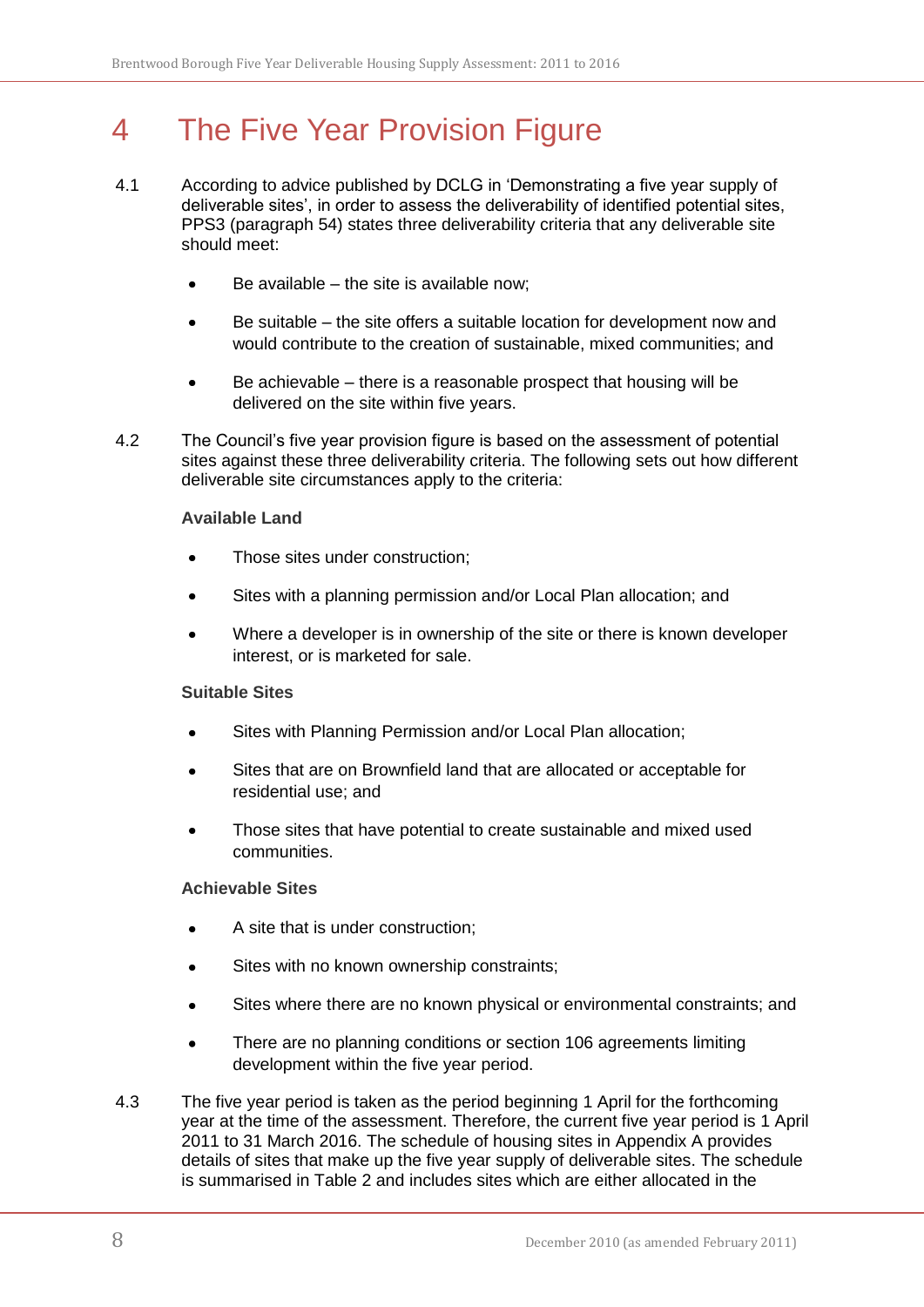Replacement Local Plan, have planning permission and are not yet recorded as fully completed (i.e. not started or under construction), and other sites without planning permission but where there is an expectation that development will occur in the next five years in accordance with local plan policies.

|                                                                  | 2011/12 | 2012/13 | 2013/14 | 2014/15 | 2015/16 | <b>Total</b> |
|------------------------------------------------------------------|---------|---------|---------|---------|---------|--------------|
| <b>Extant Planning Permissions</b><br>on Allocated Sites         | 85      | 152     | 100     | 50      | 53      | 440          |
| <b>Extant Planning Permissions</b><br>on Unallocated Large Sites | 113     | 52      | 0       | 0       | 0       | 165          |
| <b>Extant Planning Permissions</b><br>on Small Sites             | 52      | 26      | 30      | 6       | 0       | 114          |
| <b>Residual Allocated Sites</b>                                  | 0       | 0       | 0       | 0       | 0       | 0            |
| <b>Contingent/Strategic Sites</b>                                | 0       | 15      | 35      | 21      | 35      | 106          |
| <b>Total</b>                                                     | 250     | 245     | 165     | 77      | 88      | 825          |

#### <span id="page-8-1"></span>**Table 2:** Summary of identified sites

4.4 Table 2 makes no allowance for windfalls, or small Brownfield sites without planning permission, in the calculation of the five year supply of 825 dwellings. PPS3 states that windfalls should not be included in the study. However, windfalls have been a continuous supply of housing in the Borough for a number of years and are expected to contribute additional housing supply in the future. Based on historic figures for small windfall completions it is considered justifiable to include 48 dwellings on windfall sites in the final year of the five year supply (2015/16), at which time it is projected that existing small site planning permissions would have been completed. Clearly further permissions will be granted on sites as yet unidentified (windfalls) and therefore it is estimated that taking into account this as yet unidentifiable supply, the total five year supply would be 873 dwellings.

#### How Many Years Deliverable Land?

- <span id="page-8-0"></span>4.5 Brentwood Borough has an overall amount of identifiable and deliverable housing land supply for 825 dwellings over the next five years. That is 50 dwellings more than the current RSS five year requirement (6%). This equates to a housing land supply of 5.3 years as set out in Table 3.
- 4.6 If account is taken of windfall supply, the total would be 873 dwellings, which is 98 dwellings more than the current requirement (13%) and equates to a housing land supply of 5.6 years.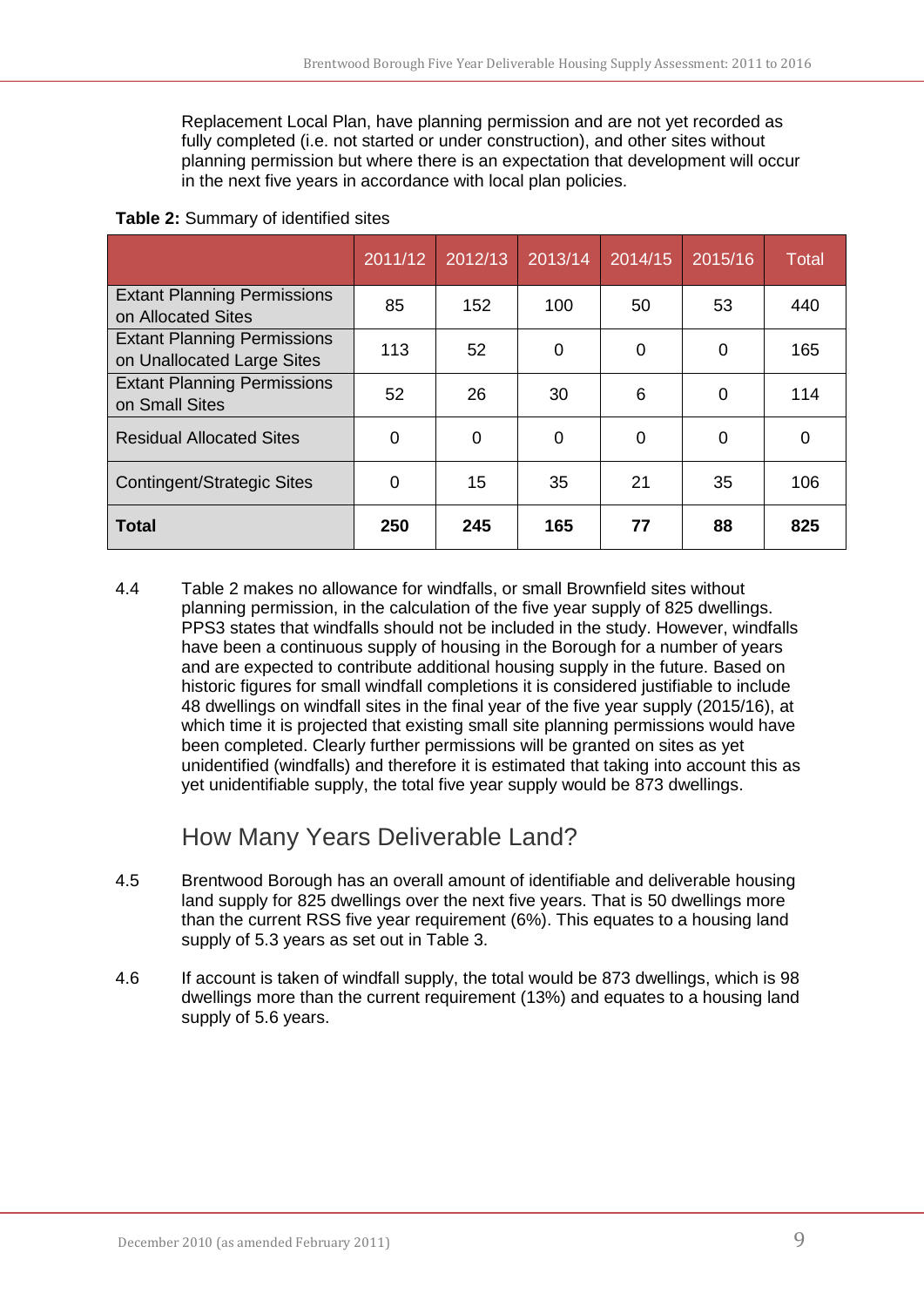| Approved RSS five year requirement                  | 775 dwellings |
|-----------------------------------------------------|---------------|
| Approved RSS annual average residual requirement    | 155 dwellings |
| Total identifiable five year supply                 | 825 dwellings |
| Annual average supply                               | 165 dwellings |
| Excess supply over requirement for five year period | 50 dwellings  |
| How many years housing supply?                      | 5.3 years     |

<span id="page-9-0"></span>

|  |  | Table 3: Summary of five year deliverable housing supply - 1 April 2011 to 31 March 2016 |  |  |
|--|--|------------------------------------------------------------------------------------------|--|--|
|--|--|------------------------------------------------------------------------------------------|--|--|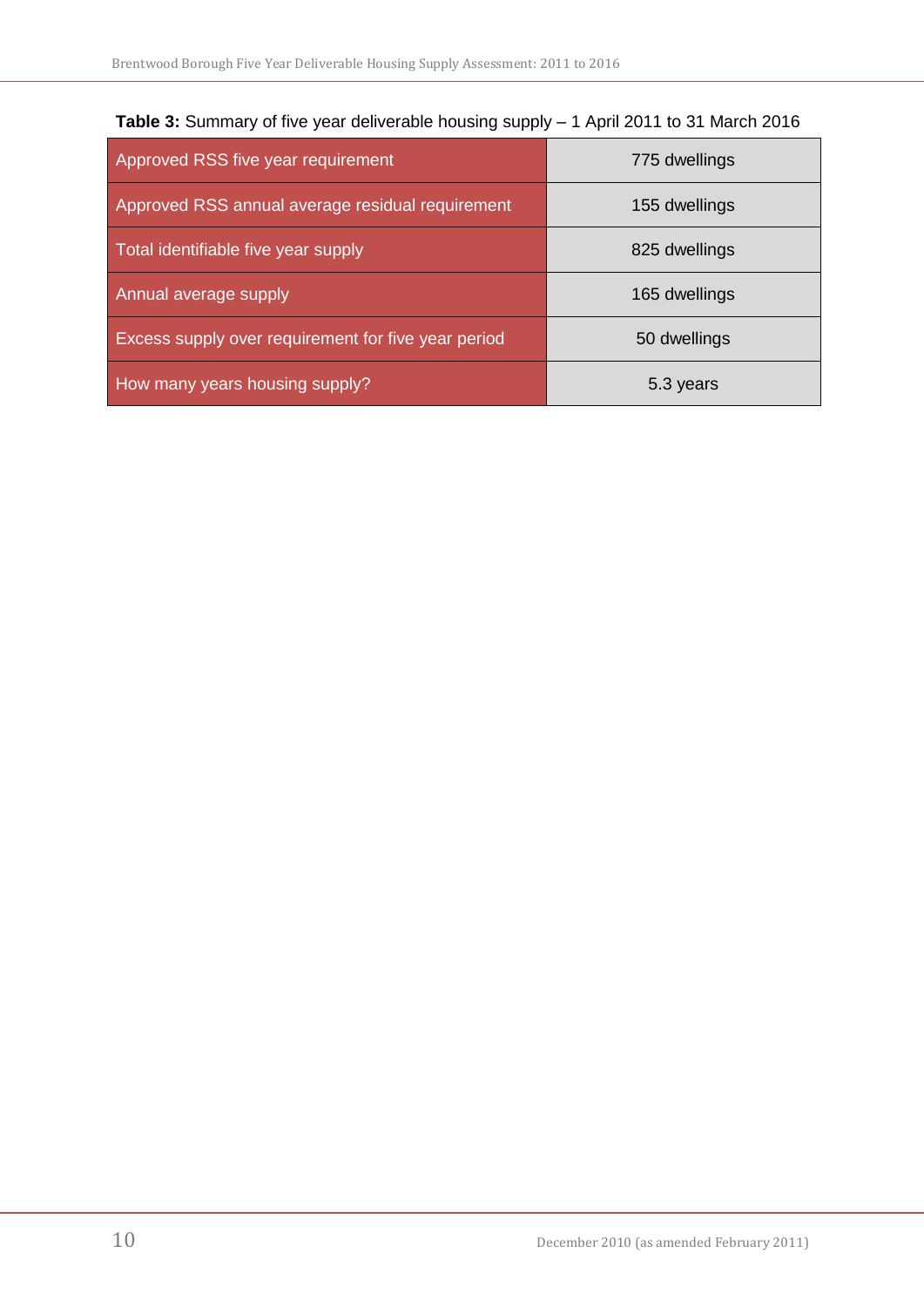## <span id="page-10-0"></span>5 Conclusion

- 5.1 The assessment set out in this paper shows that the Borough can demonstrate a five year deliverable supply of housing.
- 5.2 In line with national guidance this study will be revised and updated every 12 months, linked to the AMR.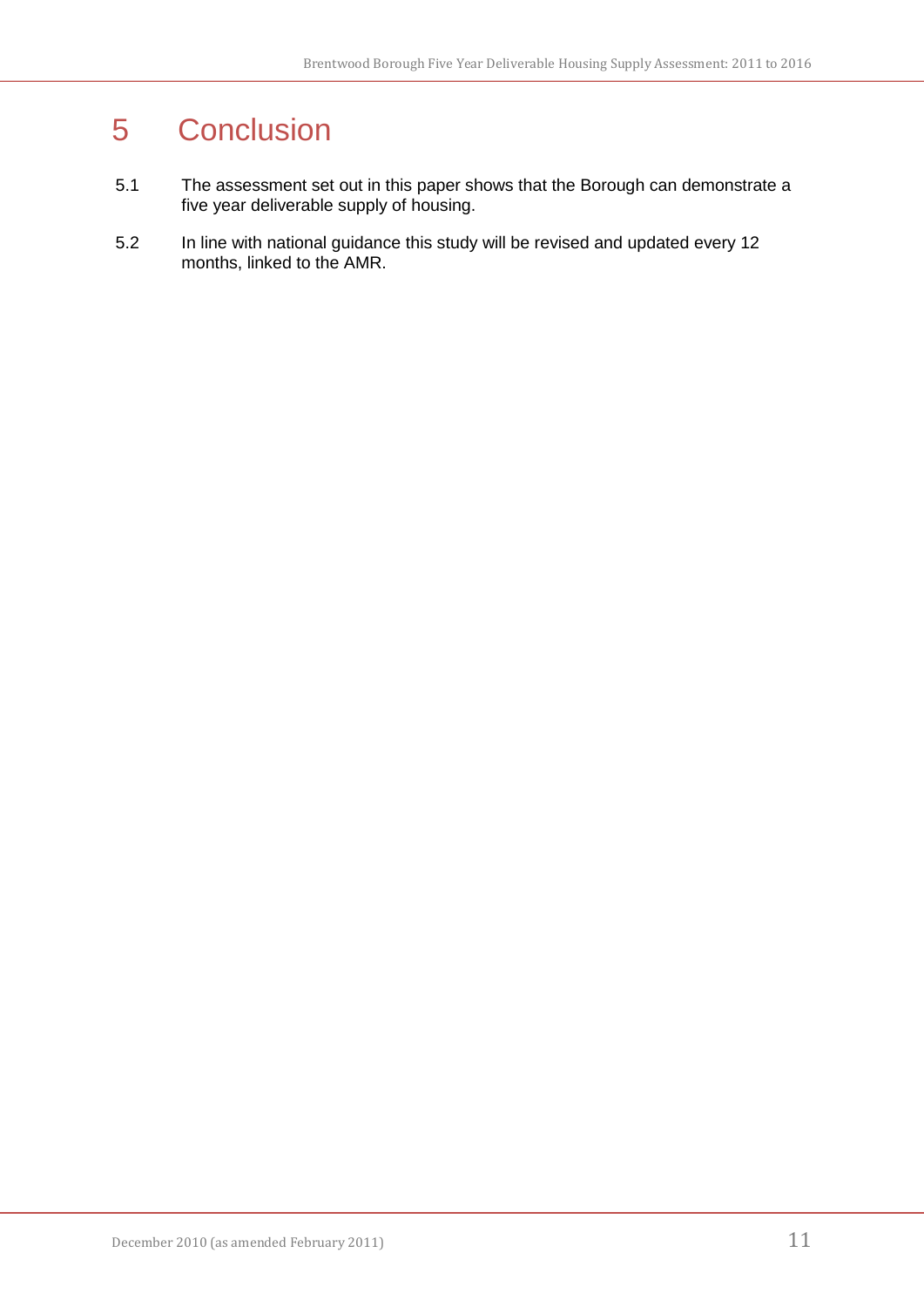## Appendix A: Schedule of Housing Sites

<span id="page-11-0"></span>

| Planning application ref<br><b>Formally Identified</b>                                                                           | outline,<br>allocation)<br>permission (full,<br>matters,<br>peyese<br>৳<br>Type | Site name/address                                                             | size<br>Site | Greenfield/Brownfield | nber of dwellings with<br>permission/site<br>Total number of<br>planning<br>capacity | Potential losses | April<br>$\leftarrow$<br>$\overline{\overline{\omega}}$<br>æ<br>Net completions<br>2010 | ŏ<br>construction<br>t 1 April 2010<br>net residual number of<br>at 1<br>under<br>started as<br>dwellings<br>Total<br>pot | completions<br>2010/11 forecast | expected to be completed in five<br>year period from 1 April 2011<br>Number of residual dwellings | 2011/12        | 2012/13  | 2013/14      | 2014/15        | 2015/16        |
|----------------------------------------------------------------------------------------------------------------------------------|---------------------------------------------------------------------------------|-------------------------------------------------------------------------------|--------------|-----------------------|--------------------------------------------------------------------------------------|------------------|-----------------------------------------------------------------------------------------|---------------------------------------------------------------------------------------------------------------------------|---------------------------------|---------------------------------------------------------------------------------------------------|----------------|----------|--------------|----------------|----------------|
|                                                                                                                                  |                                                                                 | <b>Extant Planning Permissions on Allocated Sites</b>                         |              |                       |                                                                                      |                  |                                                                                         |                                                                                                                           |                                 |                                                                                                   |                |          |              |                |                |
| BRW/1103/06                                                                                                                      | Full                                                                            | Former British Gas Site, St James Road/Wharf<br>Road, Brentwood, CM14 4LF     | 0.65         | B                     | 350                                                                                  | $\mathbf 0$      | 301                                                                                     | 49                                                                                                                        | 49                              | $\mathbf{0}$                                                                                      | $\overline{0}$ | $\Omega$ | $\mathbf{0}$ | $\overline{0}$ | $\Omega$       |
| BRW/661/09                                                                                                                       | Full                                                                            | Phase 4A - British Gas Site, St James Road/Wharf<br>Road, Brentwood, CM14 4LF | 0.47         | B                     | 53                                                                                   | $\mathbf 0$      | $\Omega$                                                                                | 53                                                                                                                        | $\mathbf 0$                     | 53                                                                                                | 25             | 28       | $\mathbf 0$  | $\Omega$       | $\Omega$       |
| BRW/21/05,<br>BRW/414/06,<br>BRW/415/06,<br>BRW/416/06,<br>BRW/417/06,<br>BRW/421/06,<br>BRW/425/06,<br>BRW/595/06,<br>BRW269/08 | Full                                                                            | Former Warley Hospital, Warley Hill, Warley                                   | 4.05         | B                     | 230                                                                                  | 0                | $\Omega$                                                                                | 230                                                                                                                       | 60                              | 170                                                                                               | 60             | 60       | 50           | $\Omega$       | 0              |
| BRW/672/05                                                                                                                       | Full                                                                            | William Hunter Way car park site, William Hunter<br>Way, Brentwood            | 0.16         | B                     | 14                                                                                   | 0                | $\Omega$                                                                                | 14                                                                                                                        | $\mathbf 0$                     | 14                                                                                                | $\overline{0}$ | 14       | $\mathbf{0}$ | $\mathbf 0$    | $\overline{0}$ |
| BRW/230/08                                                                                                                       | Full                                                                            | Highwood & Little Highwood Hospital, Geary Drive,<br>Brentwood                | 7.6          | B                     | 203                                                                                  | $\mathbf{0}$     | $\Omega$                                                                                | 203                                                                                                                       | $\mathbf 0$                     | 203                                                                                               | $\Omega$       | 50       | 50           | 50             | 53             |
|                                                                                                                                  |                                                                                 |                                                                               |              | <b>Sub Total:</b>     | 850                                                                                  | 0                | 301                                                                                     | 549                                                                                                                       | 109                             | 440                                                                                               | 85             | 152      | 100          | 50             | 53             |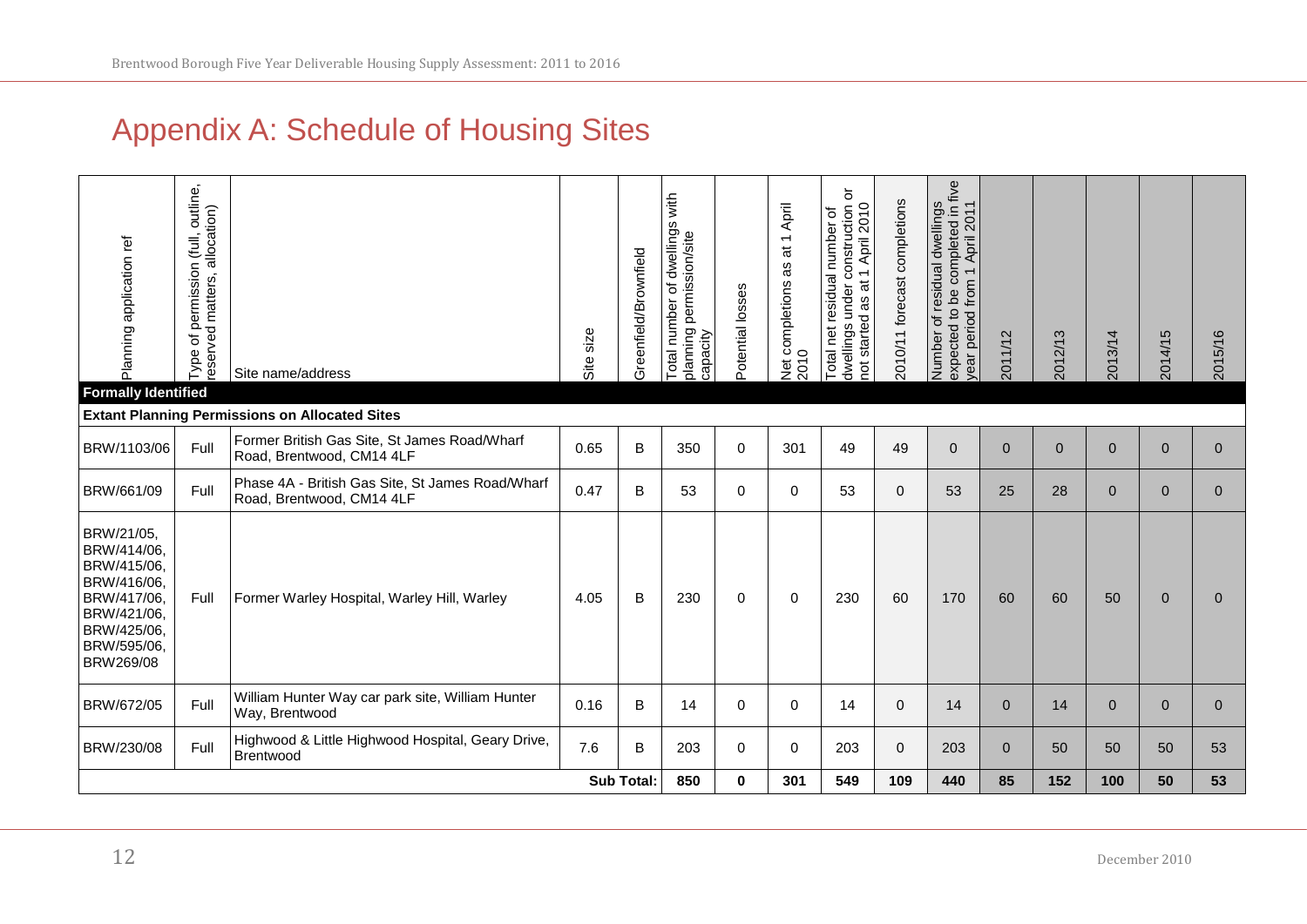|             | <b>Extant Planning Permissions on Unallocated Large Sites</b> |                                                                                                           |      |              |     |                |          |          |          |          |          |          |                |          |          |
|-------------|---------------------------------------------------------------|-----------------------------------------------------------------------------------------------------------|------|--------------|-----|----------------|----------|----------|----------|----------|----------|----------|----------------|----------|----------|
| BRW/1081/06 | Full                                                          | St Charles Youth Treatment Centre, Brentwood,<br><b>CM14 4TP</b>                                          | 6.79 | B            | 120 | $\Omega$       | 47       | 73       | 50       | 23       | 23       | $\Omega$ | $\overline{0}$ | $\Omega$ |          |
| BRW/369/07  | Full                                                          | Former Sam's Nightclub, Ongar Road, Brentwood,<br>CM15 9GL (now known as The Meads)                       | 0.44 | B            | 54  | $\mathbf 0$    | $\Omega$ | 54       | 54       | 0        | $\Omega$ | $\Omega$ | $\overline{0}$ | $\Omega$ |          |
| BRW/666/09  | Full                                                          | 43-53 Ingrave Road, Brentwood, CM15 8AZ                                                                   | 0.23 | B            | 15  | $\overline{4}$ | $\Omega$ | 11       | $\Omega$ | 11       | 11       | $\Omega$ | $\mathbf{0}$   | $\Omega$ | $\Omega$ |
| BRW/297/05  | Full                                                          | Former St Helens RC Infants School, Queens<br>Road, Brentwood, CM14 4LL (now known as St<br>Helen's Mews) | 0.41 | B            | 40  | $\Omega$       | $\Omega$ | 40       | $\Omega$ | 40       | 40       | $\Omega$ | $\Omega$       | $\Omega$ |          |
| BRW/610/07  | Full                                                          | Land rear of the Grange, 93 Queens Road,<br>Brentwood                                                     | 0.35 | B            | 12  | 0              | $\Omega$ | 12       | $\Omega$ | 12       | 12       | $\Omega$ | $\mathbf{0}$   | $\Omega$ | $\Omega$ |
| BRW/883/07  | Full                                                          | 122-124 Station Road, West Horndon, CM13 3LZ                                                              | 0.15 | B            | 13  | $\overline{2}$ | $\Omega$ | 11       | $\Omega$ | 11       | 11       | $\Omega$ | $\mathbf{0}$   | $\Omega$ |          |
| BRW/1053/06 | Full                                                          | Land rear of Sylvia Avenue/Brindles Close, Hutton,<br><b>CM13 2HP</b>                                     | 0.84 | <sub>B</sub> | 33  |                | $\Omega$ | 32       | $\Omega$ | 32       | 16       | 16       | $\mathbf{0}$   | $\Omega$ | $\Omega$ |
| BRW/1092/07 | Full                                                          | Land adj. Britannia Road & 19 Tyrell Rise, Warley,<br><b>CM14 5LE</b>                                     | 0.26 | B            | 14  | 6              | 8        | $\Omega$ | $\Omega$ | 0        | $\Omega$ | $\Omega$ | $\mathbf{0}$   | $\Omega$ | $\Omega$ |
| BRW/605/08  | Outline                                                       | Willowbrook Primary School, Brookfield Close,<br>Hutton, CM13 2RG                                         | 2.55 | B            | 36  | $\Omega$       | $\Omega$ | 36       | $\Omega$ | 36       | $\Omega$ | 36       | $\mathbf{0}$   | $\Omega$ |          |
|             |                                                               |                                                                                                           | 13   | 55           | 269 | 104            | 165      | 113      | 52       | $\bf{0}$ | $\bf{0}$ |          |                |          |          |

|                   | <b>Extant Planning Permissions on Small Sites</b> |                                                                                       |      |   |   |  |  |  |  |  |  |  |          |  |  |
|-------------------|---------------------------------------------------|---------------------------------------------------------------------------------------|------|---|---|--|--|--|--|--|--|--|----------|--|--|
| BRW/449/07        | Full                                              | Land adj. 35 St Charles Road, Brentwood, CM14<br>4TS                                  | 0.05 | В |   |  |  |  |  |  |  |  |          |  |  |
| BRW/177/08        | Full                                              | Merrymeade House, Merrymeade Chase,<br>Brentwood, CM14 9BG                            | 0.05 | В | 9 |  |  |  |  |  |  |  |          |  |  |
| <b>BRW/986/08</b> | Full                                              | 38 St Stephens Crescent, Brentwood, CM13 2AU                                          | 0.02 | В | 4 |  |  |  |  |  |  |  | $\Omega$ |  |  |
| <b>BRW/634/08</b> | Full                                              | Land rear of 65-67 Cromwell Road, Warley, CM15<br>5DZ (now nown as 13-16 The Badgers) | 0.04 | В |   |  |  |  |  |  |  |  | 0        |  |  |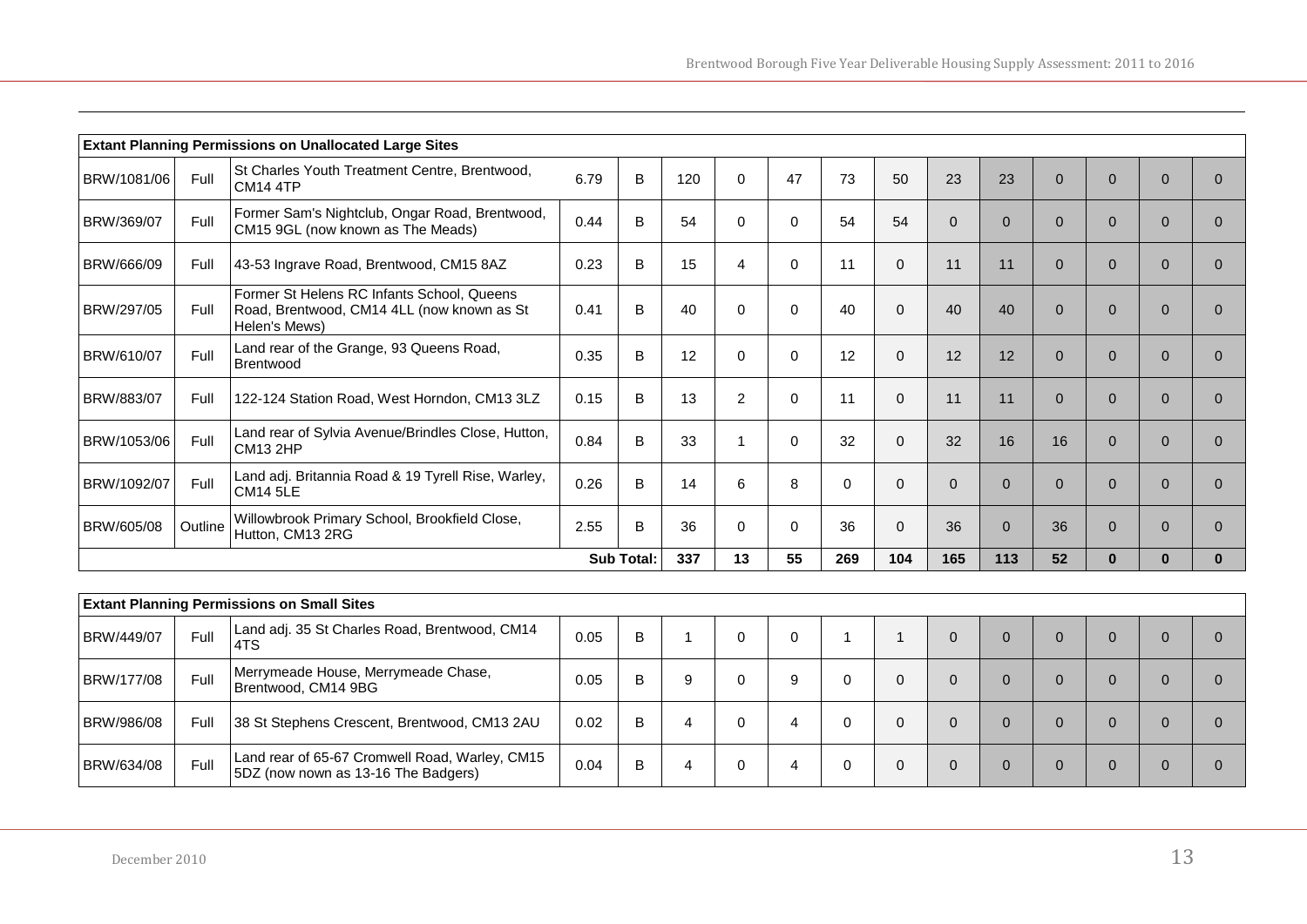| BRW/12/08       | Full | Searchlight, School Road, Kelvedon Hatch, CM15<br>0 <sub>DH</sub>                           | 0.13 | B | 3              | $\mathbf{1}$ | 0            | $\overline{2}$ | $\overline{2}$ | $\overline{0}$ | $\overline{0}$ | $\mathbf{0}$   | $\overline{0}$ | $\overline{0}$ | $\overline{0}$ |
|-----------------|------|---------------------------------------------------------------------------------------------|------|---|----------------|--------------|--------------|----------------|----------------|----------------|----------------|----------------|----------------|----------------|----------------|
| BRW/63/06       | Full | Land at 22 Newmans Drive and land rear of 196,<br>198, 200 & 200A Hanging Hill Lane, Hutton | 0.22 | B | 5              | $\mathbf{1}$ | 4            | $\mathbf{1}$   | $\mathbf{1}$   | $\overline{0}$ | $\overline{0}$ | $\overline{0}$ | $\overline{0}$ | $\overline{0}$ | $\Omega$       |
| BRW/1056/07     | Full | 319 Rayleigh Road, Brentwood, CM13 1PL                                                      | 0.1  | В | $\overline{4}$ | $\mathbf{1}$ | 3            | $\mathbf 0$    | $\mathbf{0}$   | $\overline{0}$ | $\overline{0}$ | $\overline{0}$ | $\overline{0}$ | $\overline{0}$ | $\overline{0}$ |
| BRW/796/08      | Full | 72 Arnolds Avenue, Hutton, CM13 1EX                                                         | 0.1  | В | $\mathbf{1}$   | $\mathbf 0$  | $\mathbf{1}$ | 0              | $\mathbf 0$    | 0              | $\overline{0}$ | $\mathbf{0}$   | $\overline{0}$ | $\mathbf{0}$   | $\overline{0}$ |
| BRW/11/93       | Full | Rawdon, Herington Grove, Hutton, CM13 2NN                                                   | 0.28 | B | $\overline{2}$ | $\mathbf 0$  | $\mathbf{1}$ | $\mathbf 0$    | $\Omega$       | $\overline{0}$ | $\overline{0}$ | $\Omega$       | $\overline{0}$ | $\Omega$       | $\Omega$       |
| BRW/1061/06     | Full | 39 Ridgeway, Ingatestone, CM4 9AS                                                           | 0.16 | B | $\mathbf{1}$   | $\mathbf 0$  | $\mathbf{1}$ | 0              | $\mathbf 0$    | $\overline{0}$ | $\overline{0}$ | $\overline{0}$ | $\overline{0}$ | $\overline{0}$ | $\overline{0}$ |
| BRW/852/87      | Full | Rear of 35 and between 27-35 Crow Green Road                                                | 0.17 | B | 3              | $\mathbf 0$  | $\mathbf{1}$ | $\overline{2}$ | $\overline{2}$ | 0              | $\overline{0}$ | $\mathbf{0}$   | $\overline{0}$ | $\mathbf{0}$   | $\overline{0}$ |
| BRW/482/07      | Full | Land adj. 367 Ongar Road, Brentwood, CM15 9HU                                               | 0.03 | В | $\mathbf{1}$   | $\mathbf 0$  | $\mathbf{1}$ | $\mathbf 0$    | $\Omega$       | $\overline{0}$ | $\overline{0}$ | $\Omega$       | $\overline{0}$ | $\mathbf{0}$   | $\overline{0}$ |
| BRW/72/08       | Full | 50 Balmoral Road, Pilgrims Hatch, CM15 9PN                                                  | 0.04 | B | $\mathbf{1}$   | $\mathbf 0$  | $\mathbf 0$  | $\mathbf{1}$   | $\mathbf{0}$   | $\mathbf{1}$   | $\mathbf{1}$   | $\mathbf{0}$   | $\overline{0}$ | $\overline{0}$ | $\overline{0}$ |
| BRW/521/92      | Full | Putwell Bridge Farm, Brook Street, Brentwood,<br><b>CM14 5LZ</b>                            | 0.06 | В | 1              | $\mathbf 0$  | 0            | $\mathbf{1}$   | $\mathbf{1}$   | $\overline{0}$ | $\overline{0}$ | $\mathbf{0}$   | $\overline{0}$ | $\mathbf{0}$   | $\overline{0}$ |
| BRW/260/08      | Full | Dytchleys, Coxtie Green Road, CM14 5RJ                                                      | 2.61 | B | 11             | $\mathbf{1}$ | $\Omega$     | 10             | $\mathbf{0}$   | 10             | $\overline{4}$ | $\overline{4}$ | $\overline{2}$ | $\Omega$       | $\Omega$       |
| BRW/13/03       | Full | Blacksmiths Cottage, Church Street                                                          | 0.06 | B | $\mathbf{1}$   | $\mathbf 0$  | $\mathbf{1}$ | 0              | $\mathbf 0$    | $\overline{0}$ | $\overline{0}$ | $\mathbf{0}$   | $\overline{0}$ | $\overline{0}$ | $\overline{0}$ |
| BRW/707/07      | Full | 15 Avenue Road, Warley, Brentwood, CM14 5EL                                                 | 0.11 | В | 11             | $\mathbf 0$  | 11           | 0              | $\mathbf 0$    | $\overline{0}$ | $\overline{0}$ | $\mathbf{0}$   | $\overline{0}$ | $\mathbf{0}$   | $\overline{0}$ |
| BRW/298/08      | Full | 26 Warley Hill, Warley, Brentwood, CM14 5HA                                                 | 0.03 | B | 5              | $\Omega$     | 5            | 0              | $\Omega$       | $\overline{0}$ | $\Omega$       | $\Omega$       | $\overline{0}$ | $\Omega$       | $\overline{0}$ |
| BRW/469/07      | Full | 3 High Street, Brentwood, CM14 4RG                                                          | 0.01 | B | $\mathbf{1}$   | $\mathbf 0$  | 0            | $\mathbf{1}$   | $\mathbf{1}$   | $\overline{0}$ | $\overline{0}$ | $\mathbf{0}$   | $\overline{0}$ | $\overline{0}$ | $\overline{0}$ |
| <b>BRW/2/07</b> | Full | 21 The Vale, Brentwood, CM14 4UP                                                            | 0.03 | B | 1              | $\mathbf 0$  | $\Omega$     | 1              | $\mathbf{1}$   | $\overline{0}$ | $\overline{0}$ | $\Omega$       | $\overline{0}$ | $\Omega$       | $\Omega$       |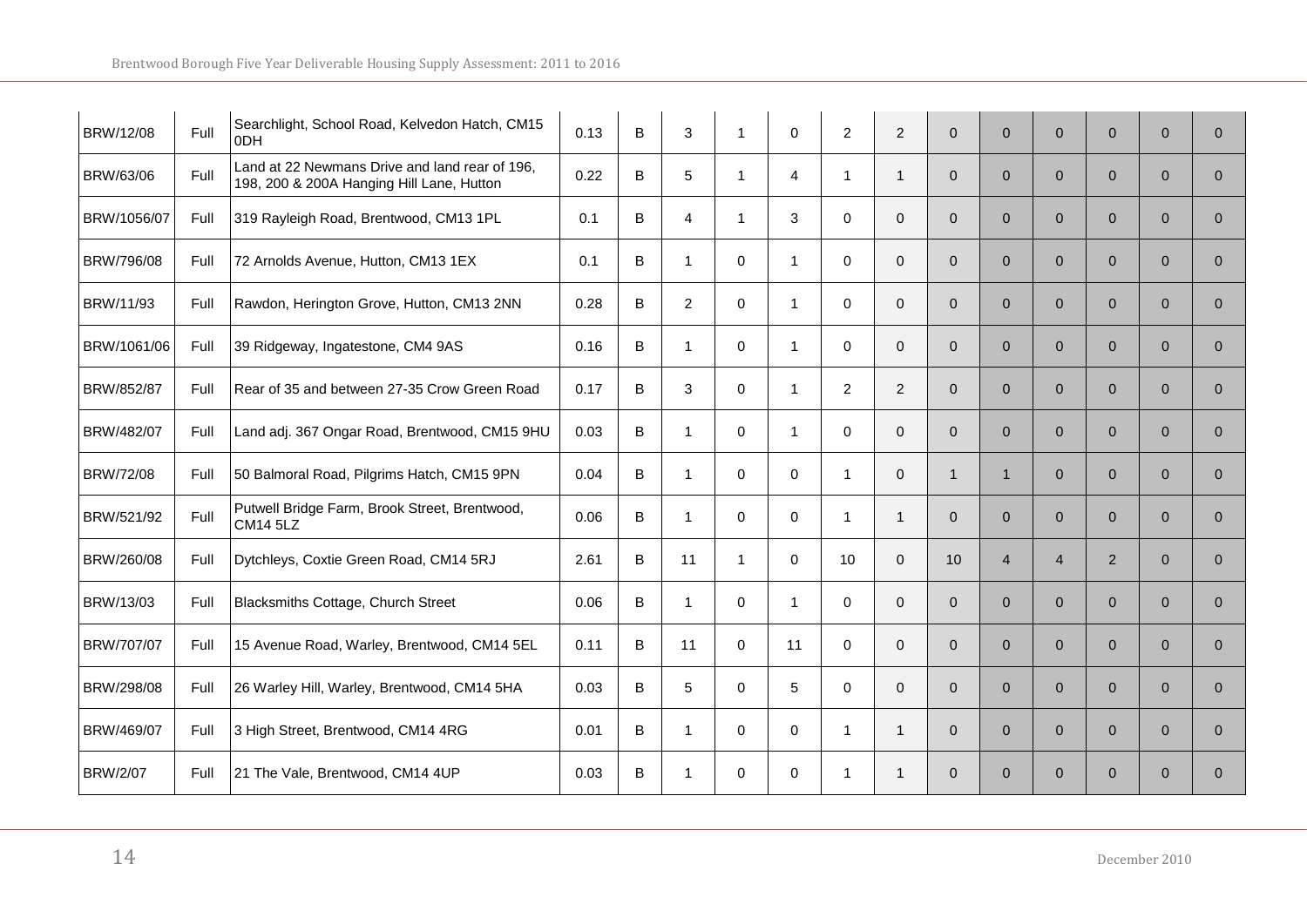| BRW/1107/07 | Full | 63-65 High Street, Brentwood, CM14 4RH                                                   | 0.09 | B | 10             | $\mathbf 0$  | $\Omega$     | 10             | 5              | 5              | 5              | $\mathbf{0}$            | $\overline{0}$ | $\mathbf{0}$   | $\overline{0}$ |
|-------------|------|------------------------------------------------------------------------------------------|------|---|----------------|--------------|--------------|----------------|----------------|----------------|----------------|-------------------------|----------------|----------------|----------------|
| BRW/1134/07 | Full | 242 Ongar Road, Brentwood, CM15 9DX                                                      | 0.03 | B | $\overline{2}$ | $\mathbf{1}$ | $\mathbf{0}$ | $\mathbf 1$    | $\mathbf{1}$   | $\Omega$       | $\Omega$       | $\Omega$                | $\overline{0}$ | $\Omega$       | $\Omega$       |
| BRW/1080/07 | Full | Brentwood Academy of Health & Beauty, 7-11<br>Ongar Road, Brentwood, CM15 9AU            | 0.03 | B | $\overline{2}$ | $\Omega$     | $\Omega$     | 2              | $\Omega$       | $\overline{2}$ | $\overline{2}$ | $\Omega$                | $\overline{0}$ | $\Omega$       | $\Omega$       |
| BRW/171/08  | Full | 60 Ongar Road, Brentwood, CM15 9AX                                                       | 0.01 | B | 1.             | $\mathbf 0$  | $\mathbf{0}$ | -1             | $\overline{0}$ | $\mathbf{1}$   | $\overline{0}$ | $\overline{1}$          | $\overline{0}$ | $\mathbf{0}$   | $\overline{0}$ |
| BRW/477/08  | Full | 52A Robin Hood Road, Brentwood, CM15 9EN                                                 | 0.05 | B | $\overline{2}$ | $\mathbf{1}$ | $\mathbf 0$  | $\mathbf{1}$   | $\overline{0}$ | $\mathbf{1}$   | $\overline{0}$ | $\overline{1}$          | $\overline{0}$ | $\Omega$       | $\overline{0}$ |
| BRW/450/08  | Full | (Jewlers) 58 Ongar Road, Brentwood, CM15 9AX                                             | 0.01 | B | $\mathbf{1}$   | $\Omega$     | $\Omega$     | $\mathbf{1}$   | $\Omega$       | $\mathbf{1}$   | $\Omega$       | $\overline{1}$          | $\Omega$       | $\Omega$       | $\Omega$       |
| BRW/624/08  | Full | 54 Ongar Road, Brentwood, CM15 9AX                                                       | 0.01 | B | 1.             | $\mathbf 0$  | $\Omega$     | -1             | $\mathbf 0$    | $\mathbf{1}$   | $\overline{0}$ | $\overline{\mathbf{1}}$ | $\overline{0}$ | $\Omega$       | $\Omega$       |
| BRW/766/08  | Full | Daylite Windows, 49 Ongar Road, Brentwood,<br><b>CM15 9AZ</b>                            | 0.01 | B | $\mathbf{1}$   | $\Omega$     | $\Omega$     | $\mathbf{1}$   | $\mathbf 0$    | $\mathbf{1}$   | $\Omega$       | $\overline{1}$          | $\overline{0}$ | $\Omega$       | $\Omega$       |
| BRW/802/08  | Full | 31 St Charles Road, Brentwood, CM14 4TS                                                  | 0.09 | B | $\overline{2}$ | $\mathbf{1}$ | $\mathbf 0$  | $\mathbf{1}$   | $\overline{0}$ | $\mathbf{1}$   | $\overline{0}$ | $\overline{1}$          | $\overline{0}$ | $\overline{0}$ | $\mathbf{0}$   |
| BRW/728/08  | Full | 73-73A High Street, Brentwood, CM14 4RW<br>(between Barclays Bank & former Currys store) | 0.14 | B | 4              | $\mathbf 0$  | 0            | 4              | $\mathbf 0$    | $\overline{4}$ | $\overline{0}$ | $\mathbf{0}$            | $\overline{4}$ | $\overline{0}$ | $\overline{0}$ |
| BRW/454/04  | Full | 21 & 23 Eastfield Road, Brentwood, CM14 4HB                                              | 0.04 | B | $\overline{4}$ | 2            | $\mathbf{0}$ | 2              | 2              | $\Omega$       | $\Omega$       | $\Omega$                | $\Omega$       | $\Omega$       | $\Omega$       |
| BRW/696/06  | Full | Rose Valley House, Rose Bank, Brentwood, CM14<br>4HX                                     | 0.3  | B | 9              | $\mathbf{1}$ | $\Omega$     | 8              | $\overline{4}$ | $\overline{4}$ | 4              | $\mathbf{0}$            | $\overline{0}$ | $\Omega$       | $\overline{0}$ |
| BRW/996/07  | Full | 31 Queens Road, Brentwood, CM14 4HE                                                      | 0.09 | B | 6              | $\mathbf 1$  | $\mathbf{0}$ | 5              | $\mathbf 0$    | 5              | 5              | $\Omega$                | $\overline{0}$ | $\Omega$       | $\Omega$       |
| BRW/25/08   | Full | 19-23 Crown Street, Brentwood, CM14 4BA                                                  | 0.02 | B | $\overline{2}$ | $\Omega$     | $\mathbf{0}$ | $\overline{2}$ | $\Omega$       | $\overline{2}$ | $\overline{0}$ | $\overline{2}$          | $\overline{0}$ | $\Omega$       | $\overline{0}$ |
| BRW/505/08  | Full | 29 Rose Valley, Brentwood, CM14 4HZ                                                      | 0.08 | B | 9              | $\mathbf{1}$ | $\Omega$     | 8              | $\Omega$       | 8              | $\overline{0}$ | $\overline{4}$          | $\overline{4}$ | $\Omega$       | $\mathbf{0}$   |
| BRW/534/07  | Full | 30 Westbury Road, Brentwood, CM14 4JR                                                    | 0.03 | B | $\mathbf 1$    | $\Omega$     | $\Omega$     | -1             | $\mathbf{1}$   | $\Omega$       | $\Omega$       | $\Omega$                | $\overline{0}$ | $\Omega$       | $\Omega$       |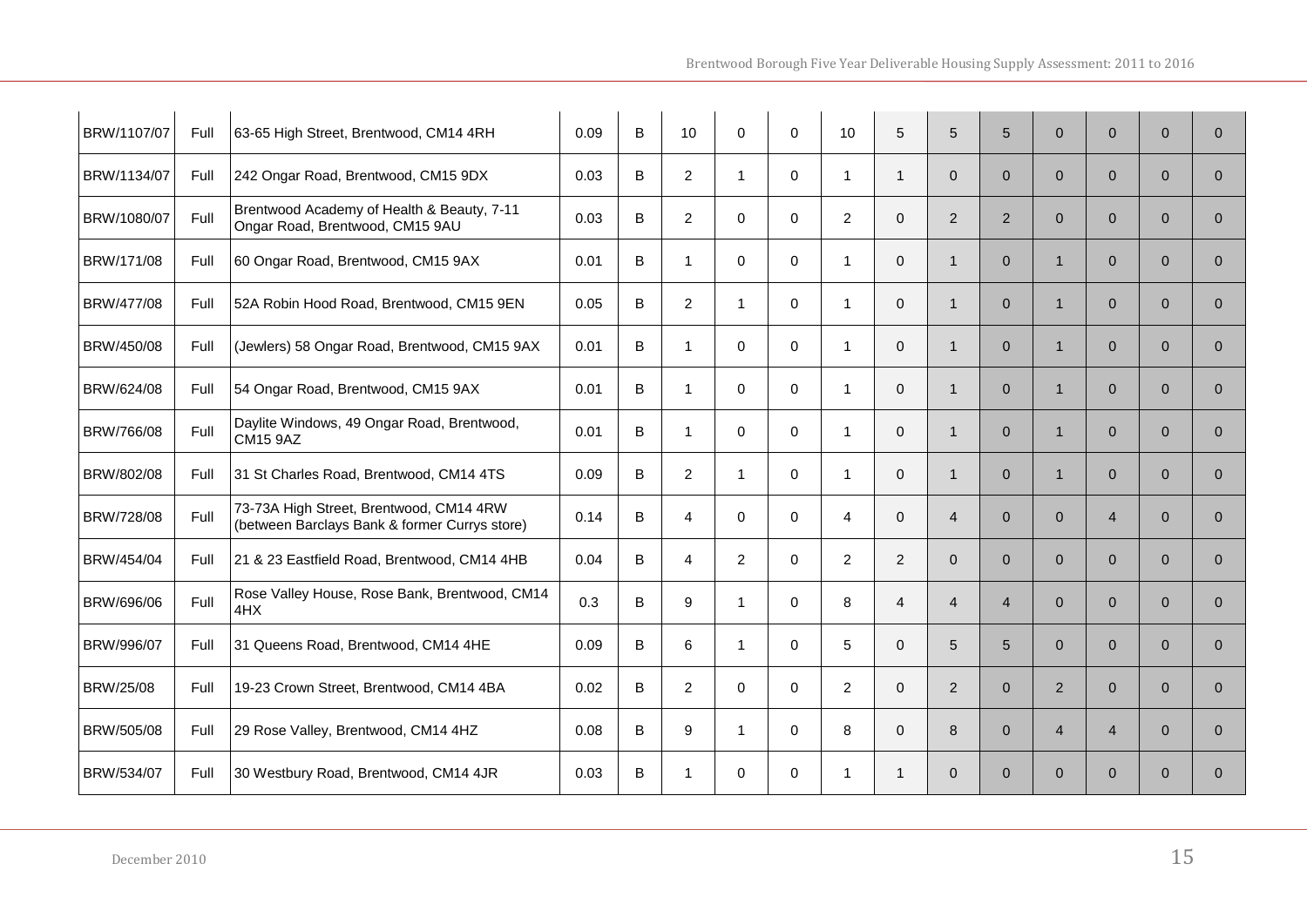| BRW/169/07  | Full | Rear of 101-107 Warley Hill, Warley                                      | 0.06 | B | 5              | $\mathbf 0$    | 0        | 5              | 5              | $\overline{0}$ | $\overline{0}$ | $\mathbf{0}$   | $\mathbf{0}$   | $\mathbf{0}$   | $\mathbf{0}$   |
|-------------|------|--------------------------------------------------------------------------|------|---|----------------|----------------|----------|----------------|----------------|----------------|----------------|----------------|----------------|----------------|----------------|
| BRW/268/08  | Full | Garden land of 8 Ashford Avenue, Brentwood                               | 0.03 | В | $\mathbf{1}$   | $\mathbf 0$    | 0        | $\mathbf 1$    | $\mathbf 0$    | $\mathbf{1}$   | $\mathbf{1}$   | $\overline{0}$ | $\overline{0}$ | $\overline{0}$ | $\overline{0}$ |
| BRW/110/09  | Full | 17, 19, 21, 23 Border Edge House, Fishgrove<br>Road, Brentwood, CM14 5JJ | 0.02 | B | 8              | $\overline{4}$ | 4        | 0              | $\mathbf 0$    | $\overline{0}$ | $\overline{0}$ | $\overline{0}$ | $\mathbf{0}$   | $\overline{0}$ | $\mathbf{0}$   |
| BRW/930/08  | Full | Land adj. 1 Fox Hatch, Kelvedon Hatch                                    | 0.03 | В | $\mathbf{1}$   | 0              | 0        | $\mathbf{1}$   | $\mathbf 0$    | $\mathbf{1}$   | $\mathbf{1}$   | $\overline{0}$ | $\overline{0}$ | $\overline{0}$ | $\overline{0}$ |
| BRW/931/08  | Full | The Barn, Doddinghurst Road, Doddinghurst,<br><b>CM15 0QH</b>            | 0.05 | В | $\overline{2}$ | $\mathbf{1}$   | 0        | $\overline{1}$ | $\mathbf 0$    | $\mathbf{1}$   | $\mathbf{1}$   | $\overline{0}$ | $\overline{0}$ | $\overline{0}$ | $\overline{0}$ |
| BRW/393/08  | Full | 54 Station Road, West Horndon, CM13 3TW                                  | 0.03 | В | $\overline{2}$ | $\mathbf 0$    | 0        | $\overline{2}$ | $\overline{2}$ | $\overline{0}$ | $\overline{0}$ | $\overline{0}$ | $\overline{0}$ | $\overline{0}$ | $\mathbf{0}$   |
| BRW/562/07  | Full | 201-207 Rayleigh Road, Hutton, CM13 1LZ                                  | 0.03 | B | 4              | $\mathbf 0$    | 0        | 4              | 2              | $\overline{2}$ | $\overline{2}$ | $\Omega$       | $\mathbf{0}$   | $\Omega$       | $\Omega$       |
| BRW/896/07  | Full | Larkrise Farm, The Tyburns, Hutton, CM13 2JD                             | 0.38 | G | $\mathbf{1}$   | $\mathbf{0}$   | 1        | $\Omega$       | $\Omega$       | $\overline{0}$ | $\Omega$       | $\Omega$       | $\overline{0}$ | $\Omega$       | $\Omega$       |
| BRW/27/09   | Full | 10 Park Avenue, Hutton, CM13 2QL                                         | 0.1  | В | $\mathbf 1$    | $\mathbf 0$    | 0        | $\mathbf{1}$   | $\mathbf 0$    | $\mathbf{1}$   | $\mathbf{1}$   | $\overline{0}$ | $\overline{0}$ | $\Omega$       | $\mathbf{0}$   |
| BRW/987/08  | Full | 1 Chelmer Drive, Hutton, CM13 1NR                                        | 0.06 | B | 1              | 0              | $\Omega$ | $\mathbf 1$    | $\mathbf 0$    | 1              | $\mathbf{1}$   | $\Omega$       | $\mathbf{0}$   | $\Omega$       | $\Omega$       |
| BRW/458/07  | Full | Land adj. 12 Alexander Lane, Shenfield                                   | 0.02 | B | $\overline{2}$ | $\Omega$       | $\Omega$ | 2              | 2              | $\overline{0}$ | $\Omega$       | $\Omega$       | $\overline{0}$ | $\Omega$       | $\Omega$       |
| BRW/983/06  | Full | St Ninian, Alexander Lane, Shenfield, CM13 1AG                           | 0.09 | B | $\overline{7}$ | $\mathbf{1}$   | $\Omega$ | 6              | $\mathbf{0}$   | 6              | 6              | $\overline{0}$ | $\overline{0}$ | $\overline{0}$ | $\overline{0}$ |
| BRW/1129/07 | Full | Grasmere, Alexander Lane, Hutton, CM13 1AG                               | 0.08 | B | 5              | $\mathbf{1}$   | $\Omega$ | 4              | $\Omega$       | $\overline{4}$ | $\overline{4}$ | $\Omega$       | $\overline{0}$ | $\Omega$       | $\Omega$       |
| BRW/897/08  | Full | Land rear of St Ninian, Alexander Lane, Shenfield                        | 0.1  | B | $\overline{2}$ | $\Omega$       | $\Omega$ | 2              | $\Omega$       | $\overline{2}$ | $\overline{2}$ | $\Omega$       | $\overline{0}$ | $\Omega$       | $\overline{0}$ |
| BRW/119/06  | Full | Rear of Netherton & Three Hedges, Hutton Mount                           | 0.7  | В | 5              | $\mathbf 0$    | 0        | 5              | 5              | 0              | $\overline{0}$ | $\overline{0}$ | $\overline{0}$ | $\overline{0}$ | $\mathbf{0}$   |
| BRW/330/04  | Full | 1 Bermans Close, Hutton, CM13 2HX                                        | 0.28 | B | $\overline{2}$ | $\mathbf{1}$   | 1        | 0              | $\Omega$       | $\overline{0}$ | $\overline{0}$ | $\Omega$       | $\overline{0}$ | $\Omega$       | $\Omega$       |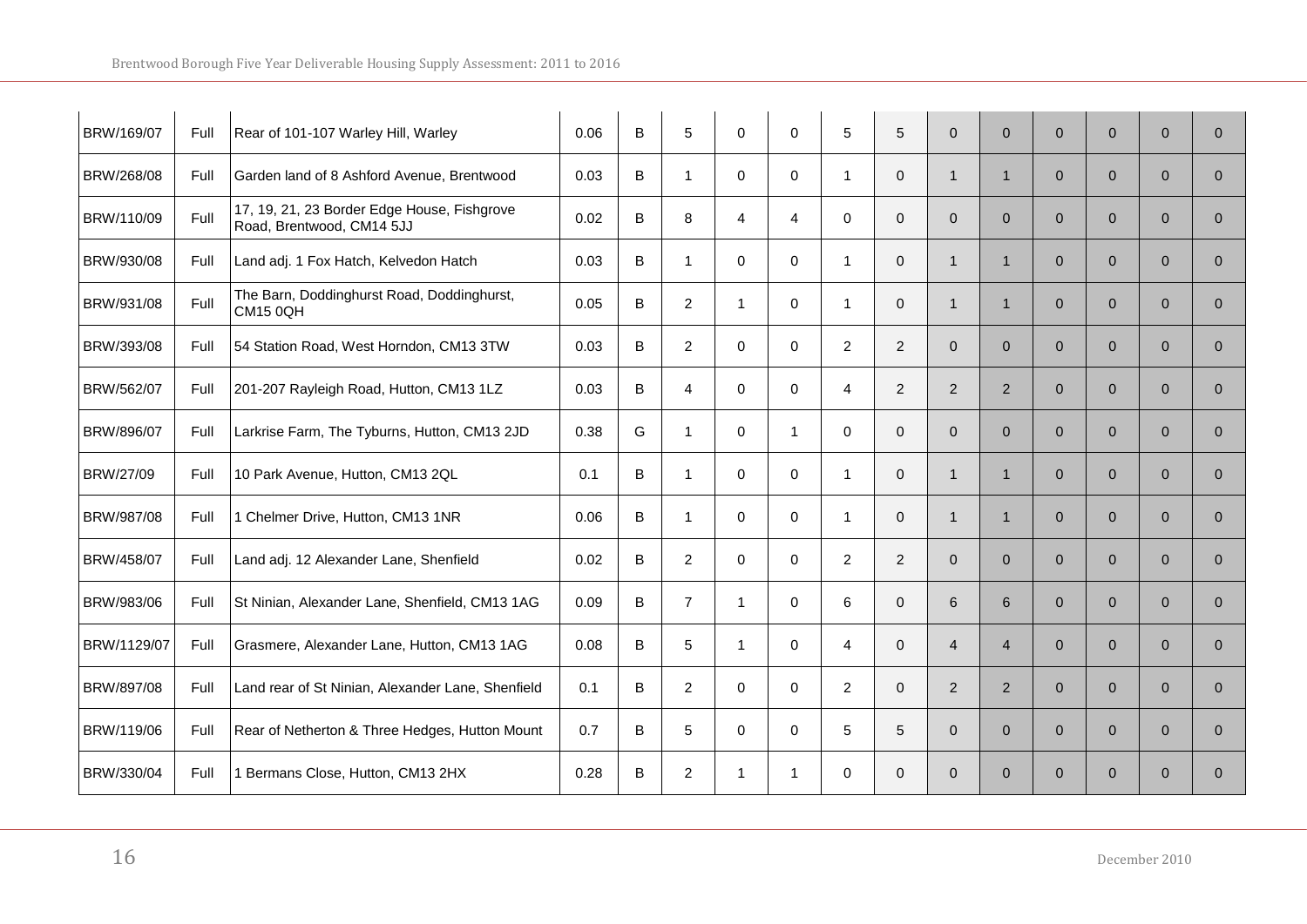| BRW/262/09  | Full | Land rear of 118A High Street, Ingatestone, CM4<br>0BA                                                                | 0.17 | В | 8              | 0            | 0              | 8              | $\mathbf 0$    | 8              | 4              | $\overline{4}$  | $\mathbf{0}$   | $\mathbf{0}$ | $\overline{0}$ |
|-------------|------|-----------------------------------------------------------------------------------------------------------------------|------|---|----------------|--------------|----------------|----------------|----------------|----------------|----------------|-----------------|----------------|--------------|----------------|
| BRW/309/08  | Full | Fryerning Fisheries, Dog Kennel Lane, Ingatestone                                                                     | 0.33 | G | $\mathbf{1}$   | $\mathbf 0$  | 0              | $\overline{1}$ | $\mathbf 0$    | 1              | 1              | $\Omega$        | $\mathbf{0}$   | $\mathbf{0}$ | $\overline{0}$ |
| BRW/749/08  | Full | 60 High Street, Ingatestone, CM14 9DW                                                                                 | 0.01 | В | $\mathbf{1}$   | $\mathbf 0$  | 0              | $\mathbf{1}$   | $\mathbf 0$    | $\mathbf{1}$   | 1              | $\overline{0}$  | $\mathbf{0}$   | $\mathbf{0}$ | $\overline{0}$ |
| BRW/167/09  | Full | 3 & 5 High Street, Ingatestone, CM4 9ED                                                                               | 0.04 | B | 4              | $\mathbf 1$  | 0              | 3              | 3              | $\overline{0}$ | $\overline{0}$ | $\overline{0}$  | $\mathbf{0}$   | $\mathbf{0}$ | $\overline{0}$ |
| BRW/903/08  | Full | Land rear of The Crown Public House, High Street,<br>Ingatestone                                                      | 0.22 | G | 5              | $\mathbf 0$  | 0              | 5              | $\mathbf 0$    | 5              | $\overline{0}$ | $5\overline{)}$ | $\mathbf{0}$   | $\mathbf{0}$ | $\overline{0}$ |
| BRW/492/09  | Full | Brickhouse Farm, Doddinghurst Road, CM15 0SG                                                                          | 0.11 | G | 1              | $\Omega$     | $\Omega$       | $\mathbf{1}$   | $\Omega$       | $\mathbf{1}$   | $\Omega$       | $\Omega$        | $\mathbf{1}$   | $\Omega$     | $\Omega$       |
| BRW/1036/06 | Full | Land adj. 14 Lancaster Close, Pilgrims Hatch,<br>Brentwood (now known as 91B & 91C Hatch Road,<br>CM15 9QA)           | 0.05 | В | 2              | $\mathbf 0$  | $\overline{2}$ | $\mathbf 0$    | $\mathbf 0$    | $\overline{0}$ | $\overline{0}$ | $\overline{0}$  | $\mathbf{0}$   | $\mathbf{0}$ | $\overline{0}$ |
| BRW/482/07  | Full | 87 Hatch Road, Pilgrims Hatch, Brentwood (now<br>known as 87C Hatch Road, CM15 9QA)                                   | 0.02 | В | $\mathbf 1$    | $\Omega$     | 1              | $\Omega$       | $\Omega$       | $\Omega$       | $\Omega$       | $\Omega$        | $\overline{0}$ | $\Omega$     | $\Omega$       |
| BRW/44/09   | Full | 6 Kensington Road, Pilgrims Hatch, Brentwood                                                                          | 0.05 | B | $\overline{2}$ | $\mathbf{1}$ | 0              | $\mathbf{1}$   | $\mathbf 0$    | $\mathbf{1}$   | 1              | $\overline{0}$  | $\mathbf{0}$   | $\mathbf{0}$ | $\overline{0}$ |
| BRW/1143/07 | Full | 79 Priests Lane, Shenfield, CM15 8HG                                                                                  | 0.12 | B | $\overline{2}$ | $\mathbf{1}$ | $\Omega$       | $\mathbf 1$    | $\mathbf 1$    | $\Omega$       | $\Omega$       | $\Omega$        | $\mathbf{0}$   | $\Omega$     | $\Omega$       |
| BRW/470/08  | Full | 56 Hutton Road, Shenfield, CM15 8LB                                                                                   | 0.01 | B | $\mathbf 1$    | $\Omega$     | 1              | $\Omega$       | $\Omega$       | $\Omega$       | $\Omega$       | $\Omega$        | $\overline{0}$ | $\Omega$     | $\Omega$       |
| BRW/674/08  | Full | 77 Shenfield Place, Shenfield, CM15 9AJ                                                                               | 0.16 | B | $\overline{2}$ | $\mathbf{1}$ | $\Omega$       | $\mathbf{1}$   | $\Omega$       | $\mathbf 1$    | 1              | $\Omega$        | $\overline{0}$ | $\Omega$     | $\overline{0}$ |
| BRW/44/10   | Full | 119 Shevon Way, Brentwood, CM14 4PR                                                                                   | 0.03 | B | 4              | $\Omega$     | $\Omega$       | $\overline{4}$ | $\mathbf 0$    | $\overline{4}$ | $\overline{0}$ | $\Omega$        | $\overline{2}$ | 2            | $\overline{0}$ |
| BRW/724/08  | Full | 35 Brook Street, Brentwood, CM14 5LZ                                                                                  | 0.07 | B | $\mathbf 1$    | $\Omega$     | 1              | $\Omega$       | $\Omega$       | $\Omega$       | $\Omega$       | $\Omega$        | $\overline{0}$ | $\Omega$     | $\Omega$       |
| BRW/460/07  | Full | Tipps Cross Garage, Blackmore Road, Hook End,<br><b>CM15 0HR</b>                                                      | 0.08 | В | 5              | $\Omega$     | $\Omega$       | 5              | $\overline{2}$ | 3              | 3              | $\Omega$        | $\Omega$       | $\Omega$     | $\Omega$       |
| BRW/34/09   | Full | Former Blackmore Youth Centre & Library, The<br>Green, Blackmore Road, CM4 0QX (Now known as<br>The Old School House) | 0.07 | В | 1              | $\Omega$     | 1              | $\mathbf 0$    | $\Omega$       | $\Omega$       | $\overline{0}$ | $\Omega$        | $\mathbf{0}$   | $\Omega$     | $\Omega$       |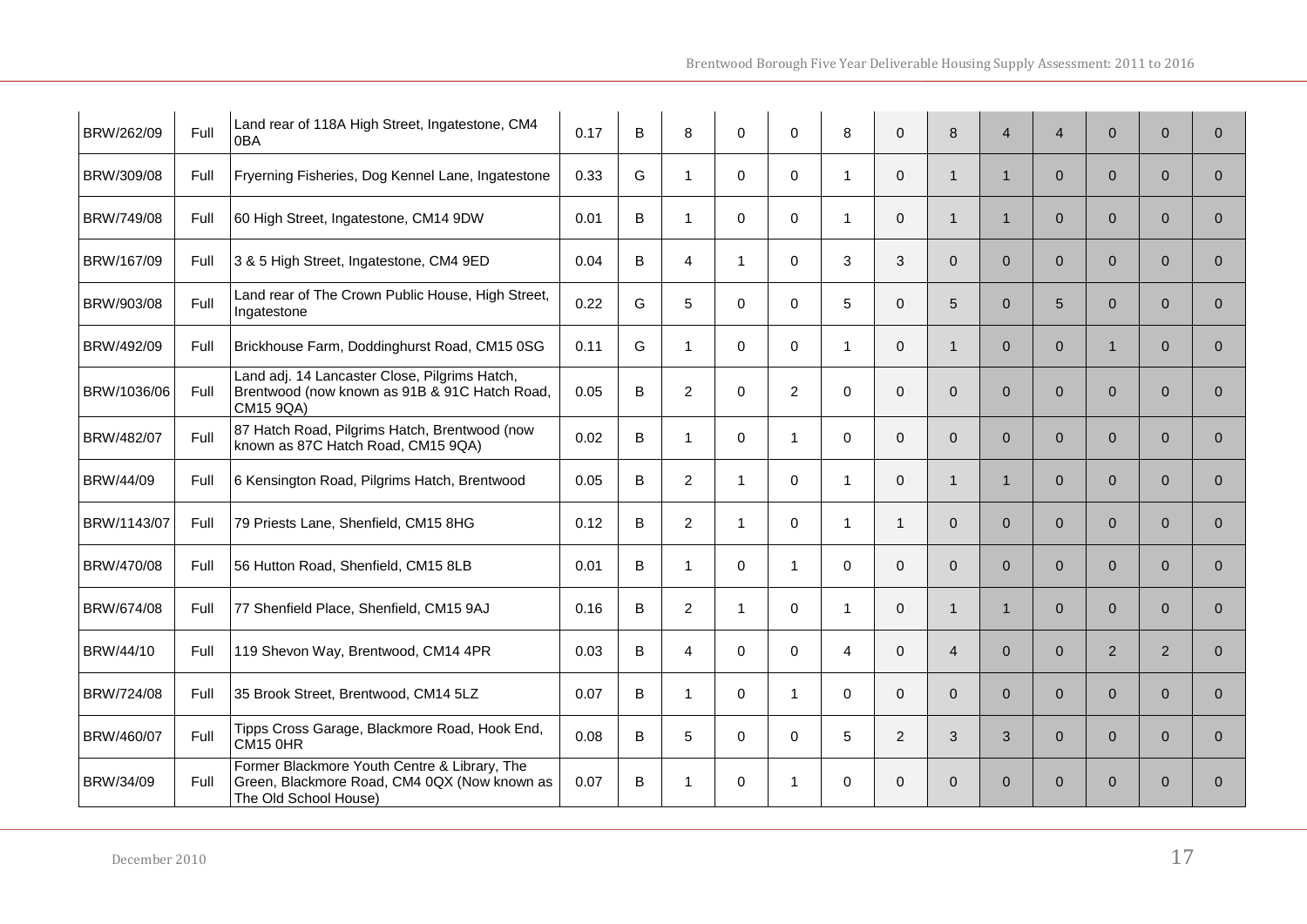| BRW/270/08 | Full    | Land adj 14 Blackmore Mead, Blackmore, CM4<br>0SP                    | 0.02 | B | $\mathbf{1}$   | 0              | -1          | 0              | $\mathbf 0$ | $\overline{0}$ | $\overline{0}$ | $\mathbf{0}$ | $\overline{0}$ | $\overline{0}$ | $\mathbf{0}$   |
|------------|---------|----------------------------------------------------------------------|------|---|----------------|----------------|-------------|----------------|-------------|----------------|----------------|--------------|----------------|----------------|----------------|
| BRW/273/08 | Full    | Lathams Timber Yard, Wrights Lane, Wyatts Green                      | 0.62 | В | 1              | $\mathbf 0$    | 0           | $\mathbf{1}$   | $\mathbf 0$ | $\mathbf{1}$   | $\mathbf{1}$   | $\Omega$     | $\mathbf{0}$   | $\overline{0}$ | $\Omega$       |
| BRW/65/10  | Full    | 25 The Avenue, Ingrave, CM13 2AD                                     | 0.11 | В | $\overline{2}$ | $\mathbf{1}$   | 0           | $\mathbf{1}$   | $\mathbf 0$ | $\mathbf{1}$   | $\overline{0}$ | $\mathbf{0}$ | $\mathbf{1}$   | $\overline{0}$ | $\overline{0}$ |
| BRW/518/09 | Full    | Greenways, School Road, Kelvedon Hatch, CM15<br>0 <sub>DH</sub>      | 0.19 | В | 4              | 0              | 0           | 4              | $\mathbf 0$ | 4              | $\overline{0}$ | $\mathbf{0}$ | $\overline{0}$ | $\overline{4}$ | $\mathbf{0}$   |
| BRW/795/09 | Full    | Adj 28 Stocks Lane, Kelvedon Hatch, CM15 0BL                         | 0.03 | В | 1              | $\mathbf 0$    | 0           | $\mathbf{1}$   | $\mathbf 0$ | $\mathbf{1}$   | $\overline{0}$ | $\mathbf{0}$ | $\mathbf{1}$   | $\mathbf{0}$   | $\overline{0}$ |
| BRW/238/09 | Full    | Rear of 197 Brentwood Road, Herongate,<br>Brentwood, CM13 3PH        | 0.04 | B | 1              | $\Omega$       | $\Omega$    | $\mathbf 1$    | $\Omega$    | $\mathbf{1}$   | $\Omega$       | $\Omega$     | $\mathbf{1}$   | $\Omega$       | $\overline{0}$ |
| BRW653/09  | Full    | Bournebridge Close, Hutton, CM13 1RJ                                 | 0.02 | B | 1              | $\mathbf 0$    | $\Omega$    | -1             | $\mathbf 0$ | 1              | $\Omega$       | $\Omega$     | $\mathbf{1}$   | $\Omega$       | $\Omega$       |
| BRW/285/09 | Full    | 552 Rayleigh Road, Hutton, CM13 1SG                                  | 0.17 | B | $\mathbf{1}$   | $\Omega$       | $\Omega$    | $\mathbf 1$    | $\Omega$    | $\mathbf{1}$   | $\Omega$       | $\Omega$     | $\mathbf{1}$   | $\Omega$       | $\Omega$       |
| BRW/28/10  | Full    | 11 Wilkes Road, Brentwood, CM13 1LH                                  | 0.02 | B | $\overline{2}$ | $\overline{1}$ | 0           | $\mathbf 1$    | $\mathbf 0$ | 1              | $\overline{0}$ | $\mathbf{0}$ | $\mathbf{1}$   | $\Omega$       | $\overline{0}$ |
| BRW/732/09 | Outline | Land adj 27 Longaford Way, Hutton Mount, CM13<br>2LT                 | 0.23 | B | $\overline{2}$ | $\mathbf 0$    | 0           | $\overline{2}$ | $\mathbf 0$ | $\overline{2}$ | $\overline{0}$ | $\Omega$     | $\overline{2}$ | $\Omega$       | $\Omega$       |
| BRW/799/09 | Full    | Long Ridings, Roundwood Avenue, Brentwood,<br><b>CM13 2ND</b>        | 0.4  | B | 3              | $\mathbf{1}$   | $\Omega$    | $\overline{2}$ | $\Omega$    | $\overline{2}$ | $\Omega$       | $\Omega$     | $\overline{2}$ | $\Omega$       | $\Omega$       |
| BRW/9/10   | Full    | Garden land at 7 Albany Road, Pilgrims Hatch,<br>Brentwood, CM15 9PJ | 0.02 | B | $\mathbf{1}$   | $\Omega$       | $\mathbf 0$ | $\mathbf{1}$   | $\Omega$    | $\mathbf{1}$   | $\overline{0}$ | $\mathbf{0}$ | $\mathbf{1}$   | $\overline{0}$ | $\overline{0}$ |
| BRW/587/09 | Full    | Adj. Jacqueline House, Friars Close, Shenfield,<br><b>CM15 8HX</b>   | 0.11 | В | 1              | $\mathbf 0$    | $\Omega$    | 1              | $\mathbf 0$ | $\mathbf{1}$   | $\overline{0}$ | $\mathbf{0}$ | $\mathbf{1}$   | $\overline{0}$ | $\Omega$       |
| BRW/406/09 | Full    | Adj. 33 Henrys Terrace, Ongar Road, Stondon<br>Massey                | 0.04 | B | $\mathbf{1}$   | $\Omega$       | $\Omega$    | -1             | $\Omega$    | $\mathbf{1}$   | $\Omega$       | $\Omega$     | $\mathbf{1}$   | $\Omega$       | $\Omega$       |
| BRW/424/09 | Full    | Adj. 20 Cricketers Lane, Herongate, Brentwood,<br><b>CM13 3PZ</b>    | 0.03 | B | $\mathbf{1}$   | $\mathbf 0$    | 0           | $\mathbf{1}$   | $\mathbf 0$ | $\mathbf{1}$   | $\overline{0}$ | $\mathbf{0}$ | $\mathbf{1}$   | $\mathbf{0}$   | $\mathbf{0}$   |
| BRW/660/08 | Full    | Salmonds Farm, Salmonds Grove, Ingrave, CM13<br>3RS                  | 0.01 | G | 1              | $\mathbf 0$    | $\Omega$    | 1              | $\Omega$    | $\mathbf{1}$   | $\overline{0}$ |              | $\overline{0}$ | $\Omega$       | $\Omega$       |